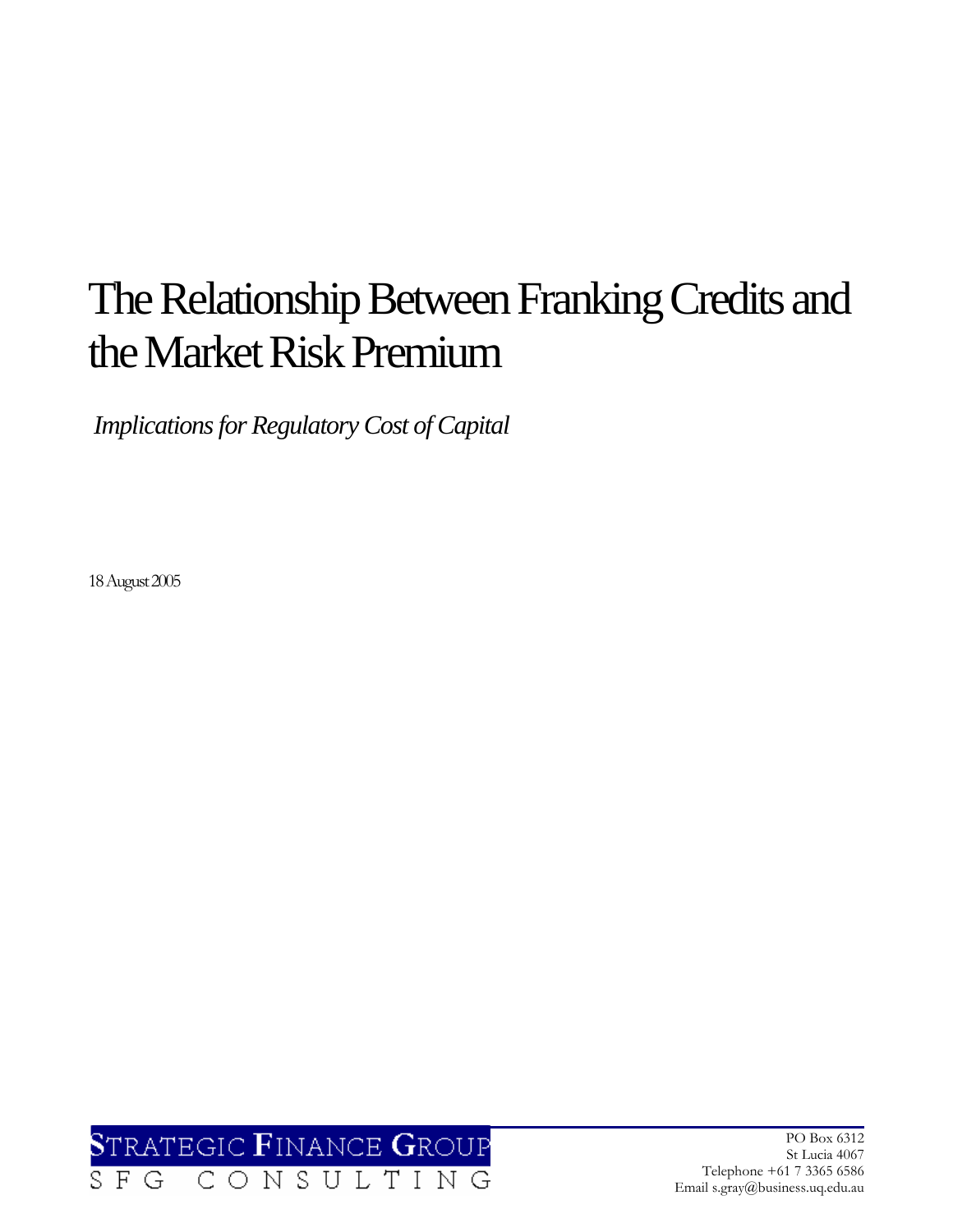## **Contents**

| 1. |      |  |  |  |  |
|----|------|--|--|--|--|
| 2. |      |  |  |  |  |
|    | 2.1. |  |  |  |  |
|    | 2.2. |  |  |  |  |
|    | 2.3. |  |  |  |  |
|    | 2.4. |  |  |  |  |
| 3. |      |  |  |  |  |
|    | 3.1. |  |  |  |  |
|    | 3.2. |  |  |  |  |
|    | 3.3  |  |  |  |  |
| 4. |      |  |  |  |  |
|    | 4.1. |  |  |  |  |
|    | 4.2. |  |  |  |  |
|    | 4.3. |  |  |  |  |
|    | 4.4. |  |  |  |  |
| 5. |      |  |  |  |  |
|    | 5.1. |  |  |  |  |
|    | 5.2. |  |  |  |  |
| 6. |      |  |  |  |  |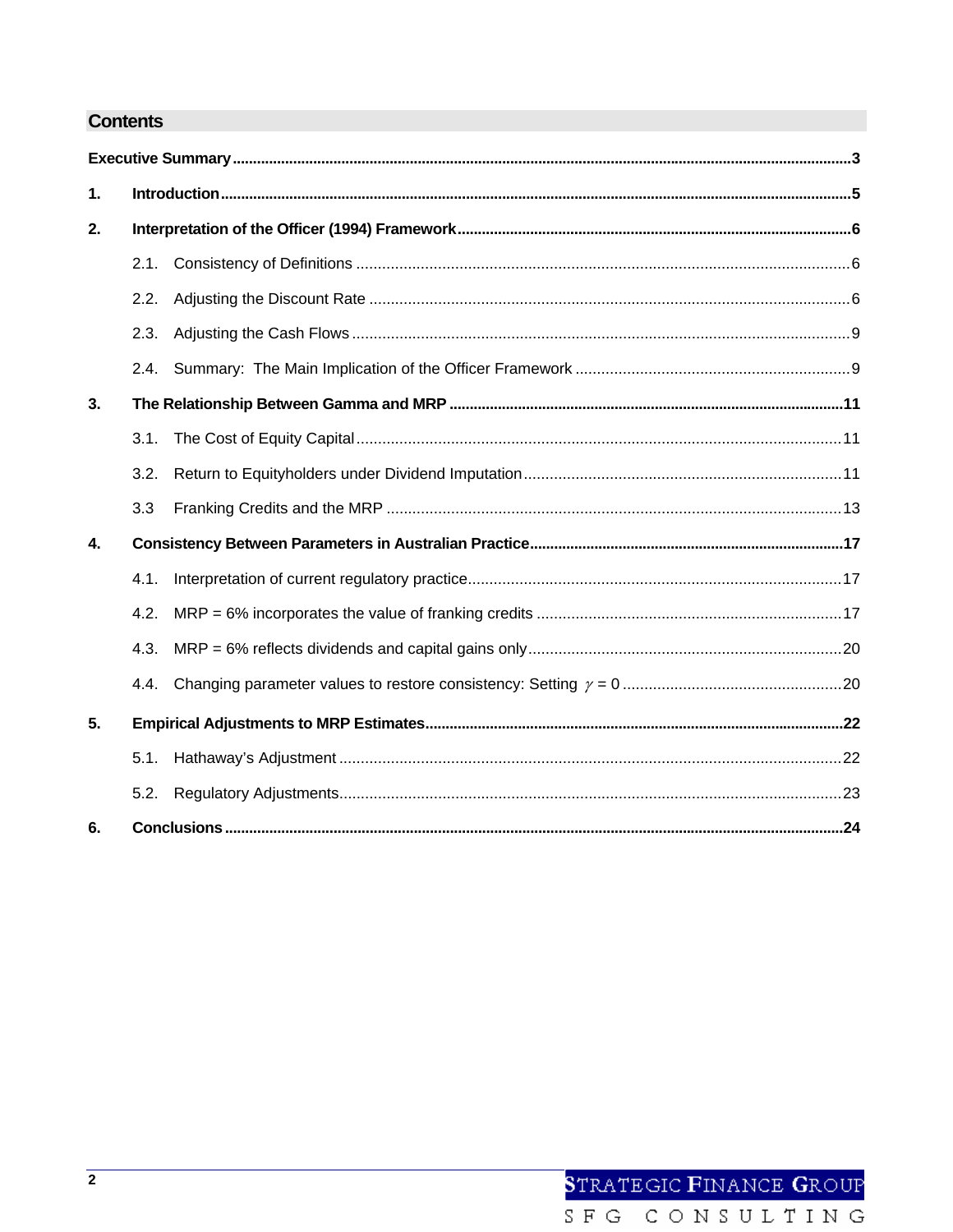#### **Executive Summary**

In a dividend imputation tax system, equity investors have three potential sources of return: dividends, capital gains, and franking (tax) credits. However, the standard procedures for estimating the market risk premium (MRP) for use in the CAPM, ignore the value of franking credits. Officer  $(1994)$ <sup>1</sup> notes that if franking credits do affect the corporate cost of capital, their value must be added to the standard estimates of MRP. In this paper, we explicitly derive the relationship between the value of franking credits (gamma) and the MRP. We demonstrate that our derivations are entirely consistent with Officer (1994) and Lally (2004).2 We show that the standard parameter estimates that have been adopted by Australian regulators violate this deterministic mathematical relationship.

Specifically, setting gamma to 0.5 and MRP to 6% necessarily requires a dividend yield that is more than twice what we observe in the market. Consequently, these two parameter values are demonstrably inconsistent.

We show how information on dividend yields and effective tax rates bounds the values that can be reasonably used for gamma and the MRP. We demonstrate that setting gamma to zero is the most straightforward and most complete way to restore consistency. This solution also has a number of other advantages:

- It also allows observations pre- and post-imputation to be included in the same data set without adjustment when estimating MRP, consistent with common practice.
- There are also no implications for how high or low dividend yields would have to be.
- No other parameter estimates would have to change.
- This is consistent with the most recent evidence from market data<sup>3</sup> and from dividend drop offs<sup>4</sup>.
- $\blacksquare$  This is consistent with the market practice of valuation experts<sup>5</sup> and corporate treasuries.<sup>6</sup>

The issue of the relationship between the value of franking credits and the MRP has not yet been fully considered by Australian regulators. The Essential Services Commission and ESCoSA have recognised that there is a relationship between these two parameters such that the assumed value of franking credits

<sup>&</sup>lt;sup>1</sup> Officer, R. R. (1994). The Cost of Capital of a Company Under an Imputation Tax System. Accounting and Finance, 34(1), 1-17.<br><sup>2</sup> Lally, M. (2004). The Cost of Capital for Regulated Entities: Report prepared for the Que Economics and Finance(Victoria University of Wellington).<br><sup>3</sup> Cannavan, D., Finn, F., & Gray, S. (2004). The Value of Dividend Imputation Tax Credits in Australia. <u>Journal of financial Economics, 73</u>,

<sup>167-197.</sup> 

<sup>4</sup> Bellamy, D., & Gray, S. (2004). Using Stock Price Changes to Estimate the Value of Dividend Franking Credits. Working Paper, University of Queensland, Business School.<br><sup>5</sup> Lonergan, W. (2001). The Disappearing Returns. *IASSA*, 1(Autumn), 8-17.

<sup>&</sup>lt;sup>6</sup> Truong, G., Partington, G. and Peat, M. (2005). Cost of Capital Estimation and Capital Budgeting Practice in Australia. AFAANZ Conference.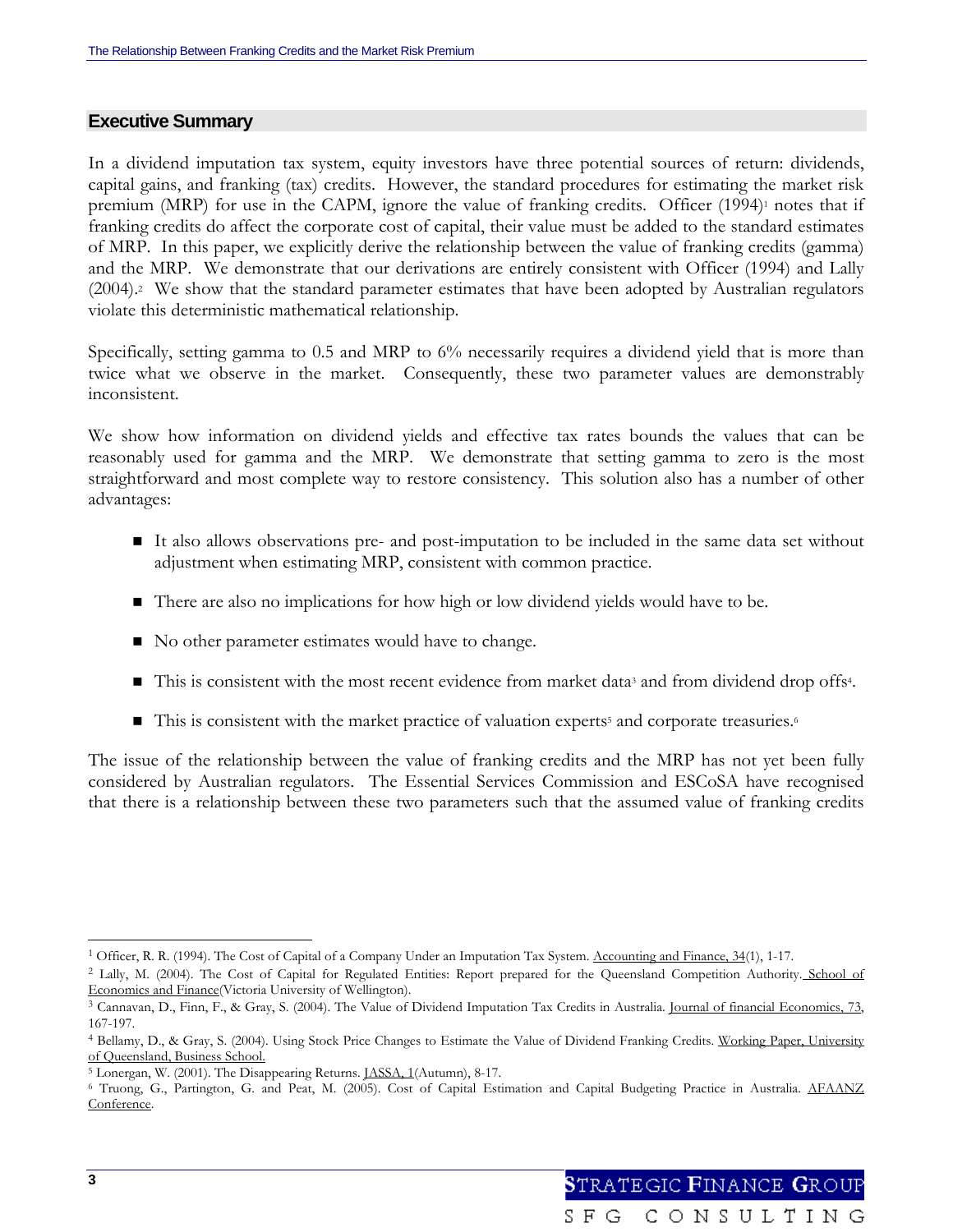must be reflected in the estimate of MRP.7 However, these decisions did not address the deterministic mathematical relationship that must exist between these two parameters that is developed in this paper.8

l

<sup>7</sup> See Section 5 for more detail.

<sup>&</sup>lt;sup>8</sup> In its recent Electricity Distribution Price Review, the Queensland Competition Authority dealt briefly with the relationship between the value of franking credits and the market risk premium. In doing so, the Authority was responding to a rather technical submission from Ergon Energy. The Authority's response appears to have missed the point that was being made in that submission. In particular, they rejected an increase in their estimate of the MRP, suggesting that the value of franking credits had already been incorporated in their existing estimate. The real issue, of course, is not the level of MRP or gamma, but the consistency between them. If two estimates can be shown to be demonstrably and mathematically inconsistent with each other, then one must change in order to restore consistency. This paper makes that point in a simpler and more intuitive way.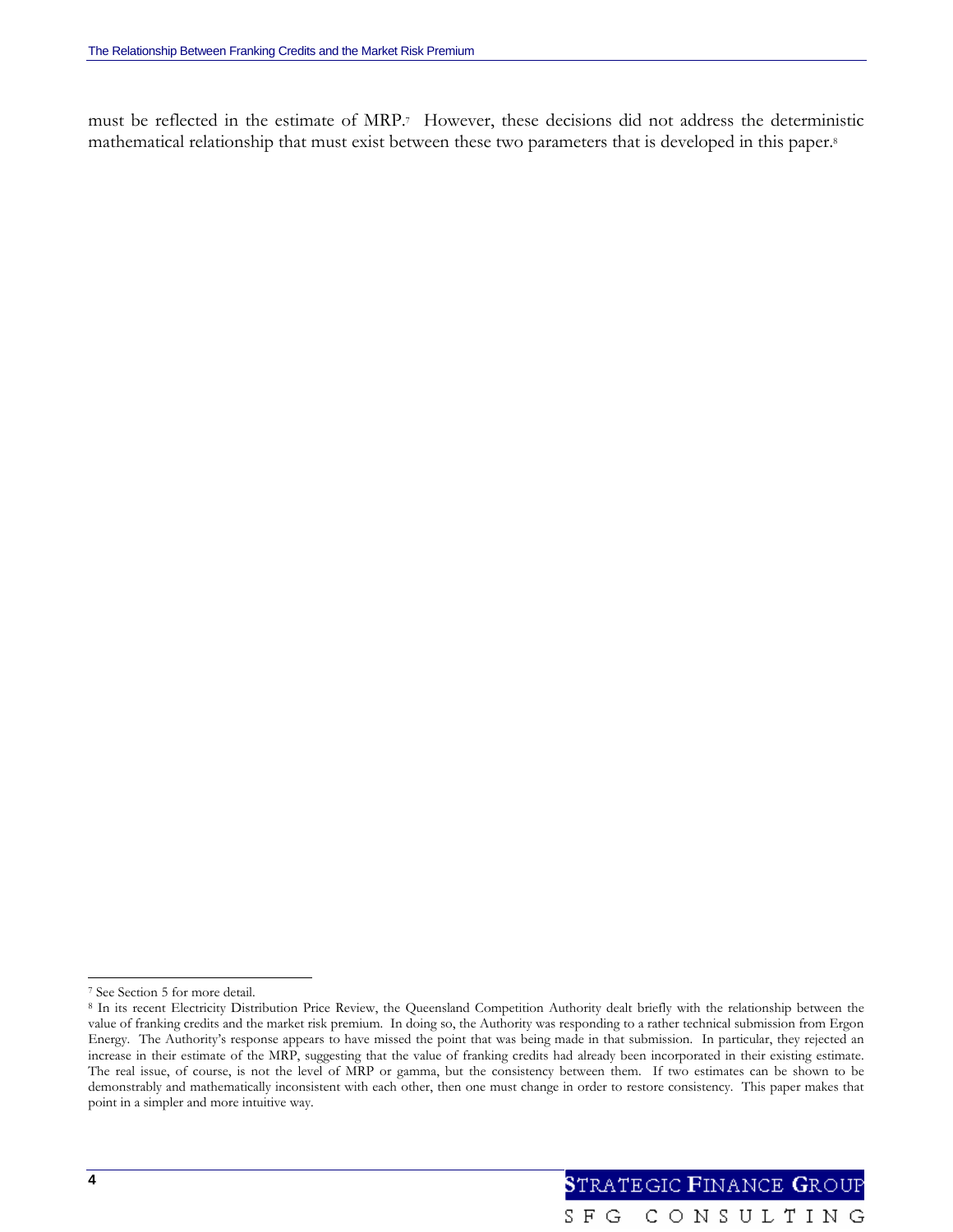### **1. Introduction**

It is standard practice to measure equity returns as dividends plus capital gains. Indeed, all known data sources measure equity returns in this way. However, in a dividend imputation system, there is potentially a third component of returns—franking credits. To the extent that franking credits are valued by the market, this value must be added to the standard return measure. Officer (1994) makes this point in the paper that develops the cost of capital framework under a dividend imputation tax system.

If franking credits form part of the equity return for individual firms, they must also form a part of the market return. Therefore, if franking credits have value, this value must be reflected in estimates of the MRP. However, standard estimates of the MRP ignore franking credits entirely. Hence, if the MRP is estimated using returns that are measured in the standard way (reflecting dividends and capital gains only), the assumed value of franking credits must be added to compute a grossed-up MRP, which can then be used in the CAPM to compute the cost of equity capital.

In this paper, we review the mathematically deterministic relationship between the assumed value of franking credits and the estimate of MRP. This is the framework developed by Officer (1994). Our focus in this paper is not on how to best estimate the value of franking credits or the market risk premium, but on the relationship between them. If franking credits are assumed to have value, the MRP must reflect this. It is inconsistent to assume that franking credits are valuable such that they reduce corporate cost of equity, but then ignore them when estimating the market risk premium.

The main contribution of the paper is that we derive an explicit relationship between the value of franking credits (gamma), the MRP, and the assumed tax rate. If tax rates and the value of franking credits are assumed to be high, the MRP must also be high. This is because higher tax payments generate more tax credits, which are more valuable if gamma  $(y)$  is assumed to be high. This value of franking credits must then be added to standard estimates of MRP.

However, the assumptions about tax rates and the value of franking credits must also be consistent with observed dividend yields. This is because franking credits can only be distributed with dividend payments. It would be inconsistent to assume that large amounts of franking credits are created and that these credits are valuable to investors if observed dividend yields were wholly insufficient to distribute these credits to investors. In this paper, we examine the mathematical relationship between these various parameters. We then examine how standard assumptions about parameter values would have to be changed in order to preserve internal consistency.

In the next section, we revisit the Officer (1994) framework and provide an intuitive economic explanation of how franking credits might affect the cost of capital of Australian firms. Section Three derives the deterministic mathematical relationship between gamma and MRP. In Section Four, we draw several examples from Australian regulatory determinations and demonstrate that the parameter values typically assumed are internally inconsistent. We also explore methods for restoring internal consistency. Section Five examines attempts that have been made to adjust MRP estimates for the value of franking credits and Section Six concludes.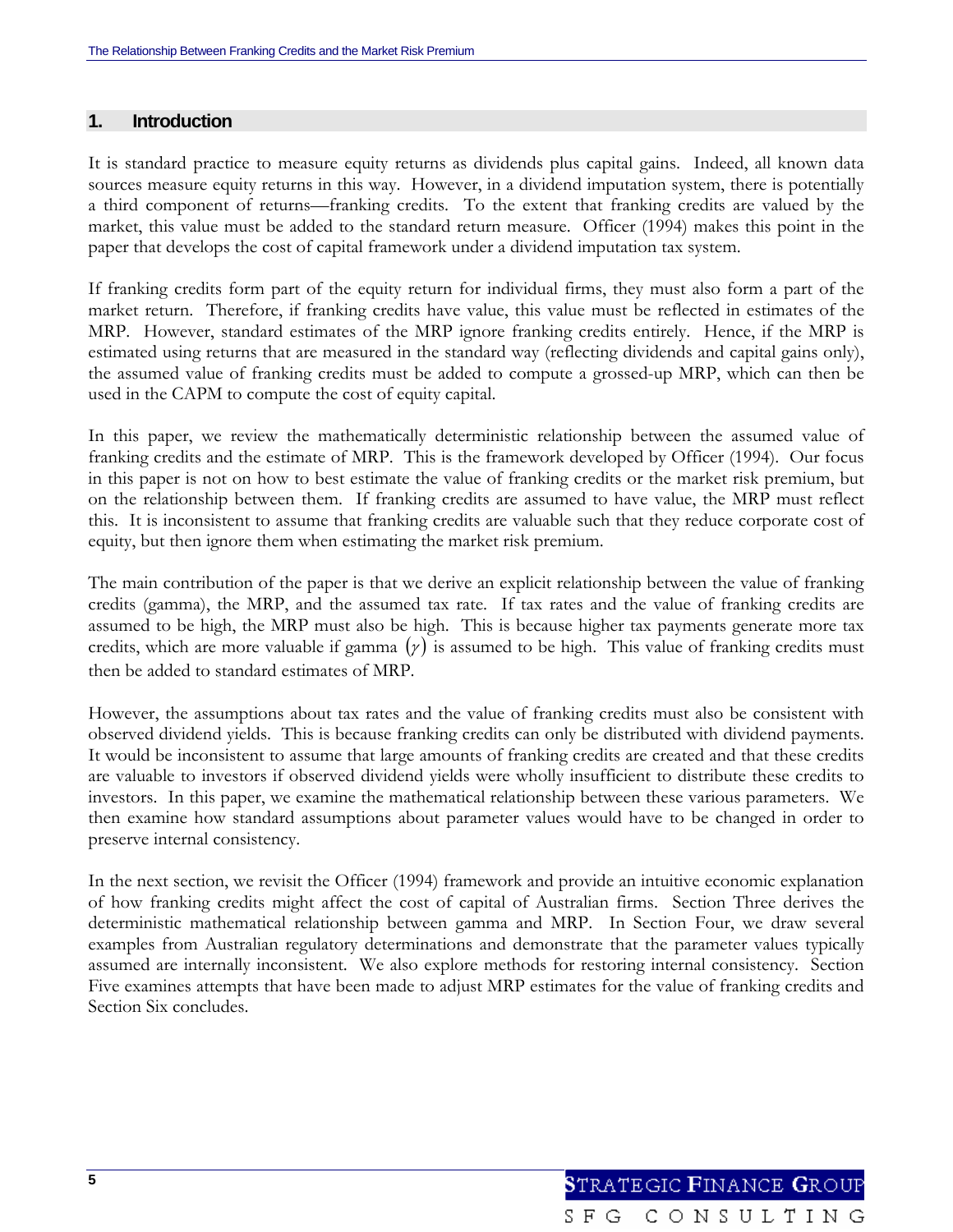#### **2. Interpretation of the Officer (1994) Framework**

#### **2.1. Consistency of Definitions**

Officer (1994) develops a framework for consistently defining the cost of capital and cash flows in a dividend imputation tax system. This framework, and particularly the definitions of weightedaverage cost of capital (WACC), have been widely adopted in Australian practice.

Officer (1994) presents definitions of WACC on a before and after corporate tax basis. In this section, we begin by examining his first definition of after corporate tax cash flows and WACC, for ease of exposition. Under this definition, the effect of franking credits is incorporated in the discount rate—the cost of equity capital. The same arguments apply regardless of which definition of WACC is used and whether franking credits are incorporated in the WACC or the cash flows. We subsequently examine the vanilla WACC specification, under which the effect of franking credits is incorporated in the cash flows. We demonstrate that the two approaches are entirely equivalent and lead to the same conclusions, based on the same intuition. Our points relate to the internal consistency of various parameter estimates. Using an estimate of  $\gamma$  in defining cash flows that is inconsistent with the estimate of MRP used to estimate WACC is just as problematic as if both are incorporated in the WACC estimate. Separating inconsistencies may make them harder to spot, but does not eliminate their effect. Moreover, Officer demonstrates that all of his WACC/cash flow definitions produce identical results so long as they are applied consistently.

#### **2.2. Adjusting the Discount Rate**

Officer (1994) begins by defining after corporate tax cash flows as  $X_0(1-T)$ , consistent with the standard textbook treatment. Here  $X_0$  represents operating cash flows and  $T$  represents the relevant corporate tax rate. The definition of the after corporate tax discount rate that is consistent with this definition of cash flows is stated in his Equation (7) as:

$$
r_i = r_E \frac{S}{V} \frac{1 - T}{1 - T(1 - \gamma)} + r_D \frac{D}{V} (1 - T)
$$
\n(1)

where:

*ir* is the weighted-average cost of capital, reflecting the tax deductibility of interest and the value of franking credits,

 $r_E$  is the return on equity capital required by investors,

 $r<sub>D</sub>$  is the return on debt capital required by investors,

 $\frac{S}{V}$  is the proportion of equity finance,

 $\frac{D}{V}$  is the proportion of debt finance,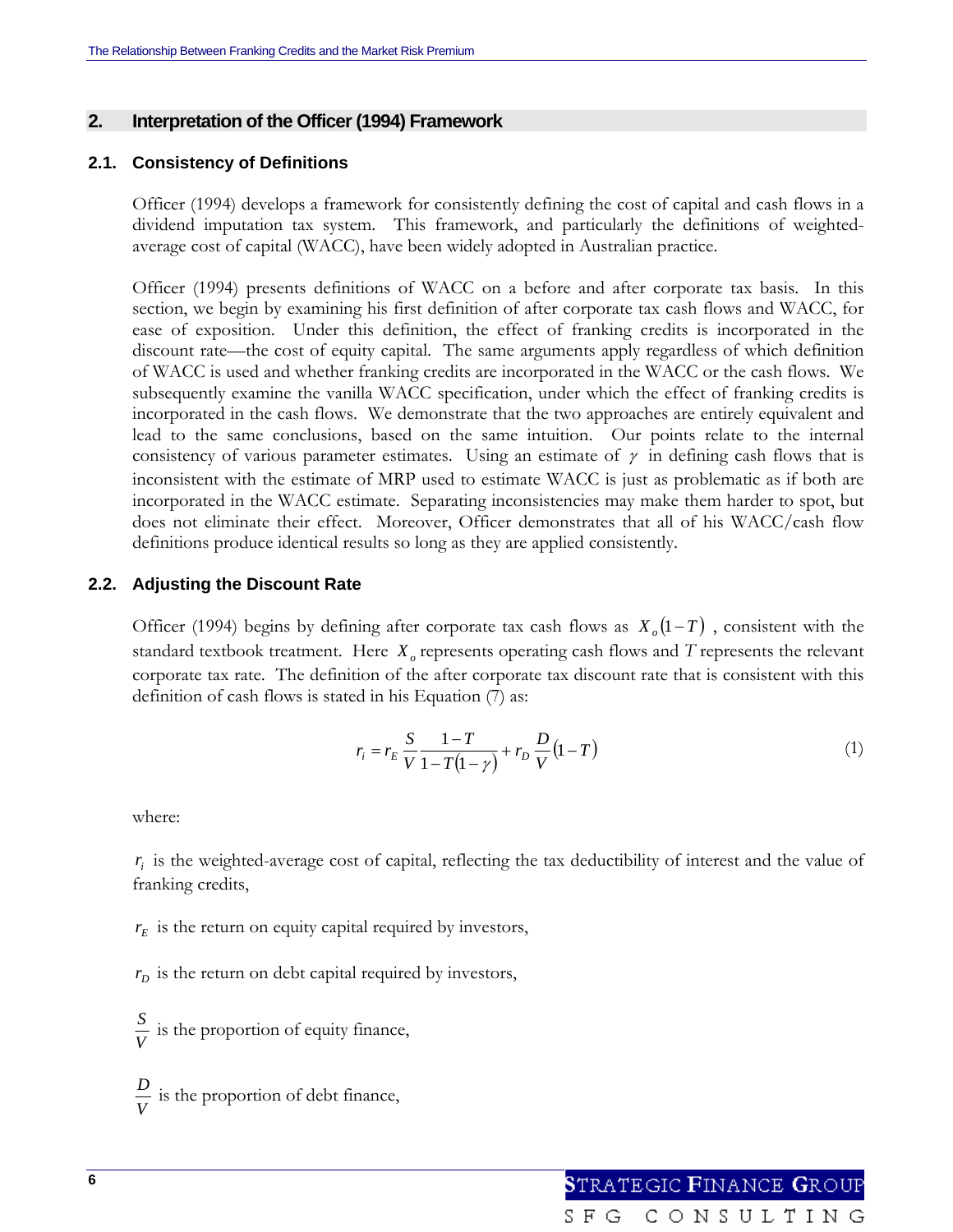- *T* is the corporate tax rate, and
- $\gamma$  is the value of franking credits.

In this framework,  $r<sub>p</sub>$  is the return that debtholders require (before personal tax) to compensate them for the risk involved in lending to the firm. Since these interest payments are tax deductible at the corporate level, the firm's after-tax cost of debt capital is  $r_D(1-T)$ . That is, if debtholders require a return of 7% and the corporate tax rate is 30%, the firm's after-tax cost of debt is 4.9%. Of the 7% required return, 4.9% is provided by the firm and 2.1% is effectively provided by government via the tax system.

The same applies to the cost of equity. Here,  $r_E$  is the return that equityholders require (before personal tax) to compensate them for the risk involved in owning shares in the firm. In the Australian regulatory framework, and in commercial practice,  $r_E$  is usually estimated using the Capital Asset Pricing Model (CAPM). This provides an estimate of the return that the equityholders require. As is the case for debt, there is a difference between the investors' required return and what the firm must pay if a government tax subsidy is relevant. In particular, equityholders require a total after corporate tax return of  $r_E$ . This return potentially has three components: dividends, capital gains, and franking credits. The firm is responsible for generating dividends and capital gains. Franking credits are paid by government via the tax system. Officer's WACC formula quantifies the

proportion of  $r_E$  that must be generated by the firm,  $\frac{1-T}{1-T(1-\gamma)}$  $1 - T(1)$ 1  $\frac{1-T}{T(1-\gamma)}$ , and the proportion that is paid

by government via the imputation tax system,  $\frac{\gamma I}{1 - T(1 - \gamma)}$  $\frac{\gamma T}{1-T(1-\gamma)}$ . Thus, the firm's after-tax cost of equity

capital is  $r_E \frac{1-T}{1-T(1-\gamma)}$  $1 - T(1)$ 1 *T*  $r_E \frac{1-T}{1-T}$ . Indeed this is the key contribution of Officer (1994). He derives the proportion of the required return on equity that must be generated by the firm via dividends and capital gains.

The calculation of these proportions is relatively straightforward, and can be best explained by way of an example. Consider Table 1 below.

| Table 1: Derivation of Components of Equity Return |  |  |  |  |  |  |  |  |
|----------------------------------------------------|--|--|--|--|--|--|--|--|
|----------------------------------------------------|--|--|--|--|--|--|--|--|

|                          |             | Symbol  |
|--------------------------|-------------|---------|
| <b>Corporate Level</b>   |             |         |
| Company Profit           | 100         |         |
| - Company Tax            | 30          |         |
| After tax Profit         | 70          | $1 - T$ |
| <b>Shareholder Level</b> |             |         |
| Dividend Received        | 70          | $1-T$   |
| Franking Credit Received | 30          |         |
| Value of Franking Credit | $\gamma$ 30 |         |

Table 1 illustrates a company that earns a \$100 profit, pays \$30 corporate tax and distributes the remaining \$70 as a dividend. The shareholder receives this \$70 dividend plus \$30 of franking credits,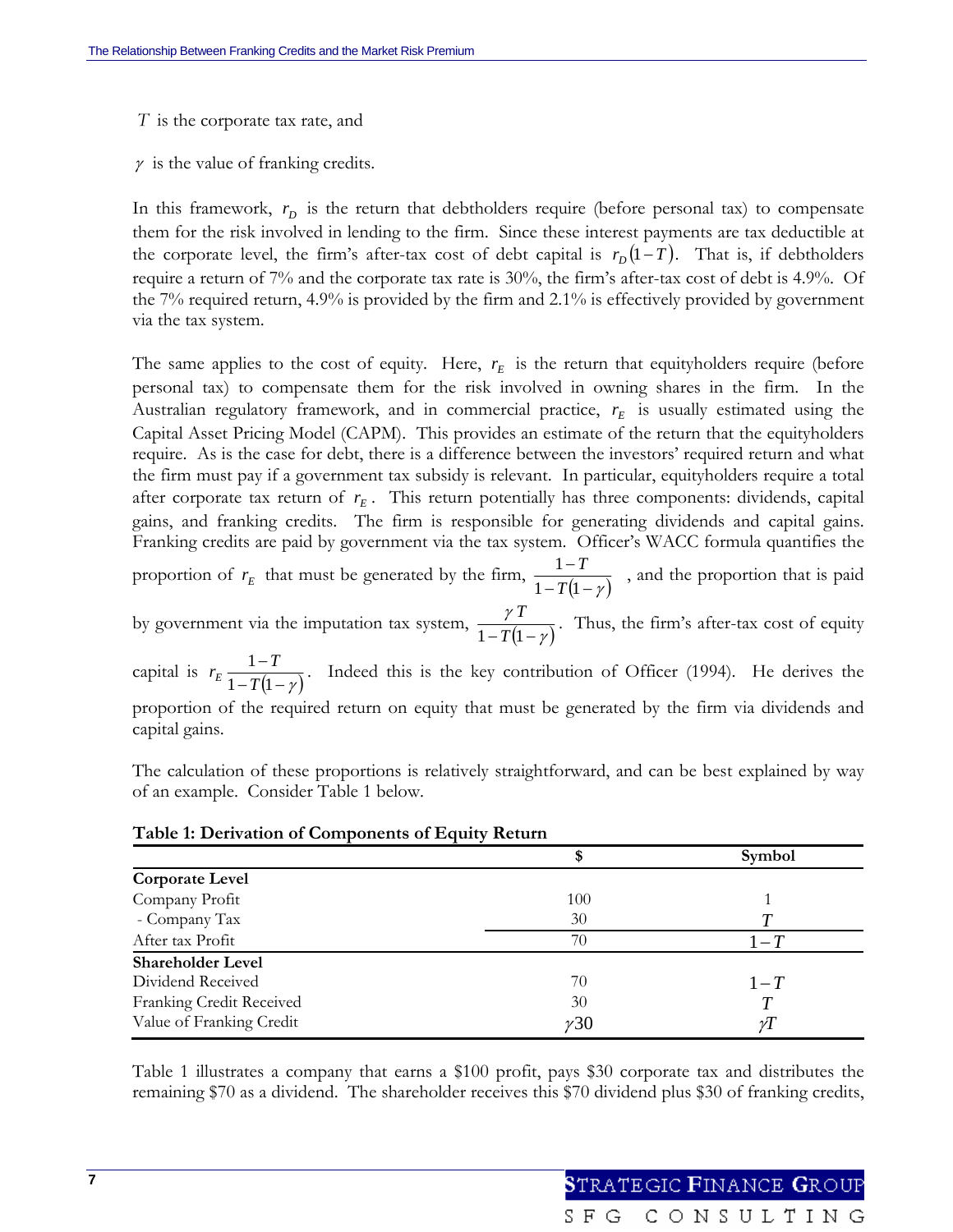each of which is worth  $\gamma$ . Thus, the shareholder receives a \$70 dividend from the firm and franking credits with a value of \$30  $\gamma$  from government.

Algebraically, for every \$1 of corporate profit, the firm can distribute dividends worth \$1−*T* and the government provides franking credits with a value of  $\sqrt[6]{T}$ . Consequently, the total shareholder return is:

$$
1-T+\gamma T=1-T(1-\gamma).
$$

The proportion of this provided by the firm is  $\frac{1}{1 - T(1 - \gamma)}$ −  $1 - T(1)$ 1 *T*  $\frac{T}{T}$  and the proportion provided by

government is  $\frac{\gamma I}{1 - T(1 - \gamma)}$  $1-T(1 \frac{T}{\sqrt{2}}$ .

Of course, this point is well recognized in the academic and practitioner literature. Copeland, Koller and Murrin  $(2000, p. 134)$ <sup>o</sup>, for example, note that the WACC is "the opportunity cost to all the capital providers weighted by their relative contribution to the company's total capital." They also note (p. 134-5) that, "the opportunity cost to a class of investors equals the rate of return the investors could expect to earn on other investments of equivalent risk. The cost to the company equals the investors' costs less any tax benefits received by the company (for example, the tax shield provided by interest expense)." In a dividend imputation system, the government may also subsidize equity returns via the payment of franking tax credits.

In the detailed numerical example in his Appendix, Officer (1994, pp. 11 - 17), shows how the CAPM can be used to derive a required return on equity of 17.7% and that the firm's cost of equity is:

$$
r_E \frac{1 - T}{1 - T(1 - \gamma)} = 17.7\% \frac{1 - 0.39}{1 - 0.39(1 - 0.5)} = 13.4\%
$$
 (2)

using the parameter values assumed in the example. That is, the imputation tax system has reduced the firm's cost of equity capital by 4.3% in this case. The value of this reduction in the firm's cost of equity is capitalized into the stock price. In this case, the value of equity increases from \$120 million (under a classical tax system) to \$158.361 million (under an imputation system in which  $\gamma = 0.5$ ). Officer demonstrates that the equityholders' required return does not change. What changes is the proportion of this return that must be generated by the firm. In a classical system, the firm has to generate all of this return. In an imputation system, the government funds some of this required return (in fact 4.3%) which reduces the firm's after tax cost of equity from 17.7% to 13.4%. That is, the CAPM tells us what return equityholders require (a return that is measured after company tax but before personal tax) and Officer (1994) derives the proportion of that return that must be generated

by the firm,  $\frac{1-T}{1-T(1-\gamma)}$  $1 - T(1)$ 1  $\frac{1-T}{T(1-\gamma)}$ .

<sup>9</sup> Copeland, T. E., Koller, T., & Murrin, J. (2000). Valuation: Measuring and Managing the Value of Companies (3rd ed.). New York: McKinsey and Company Wiley.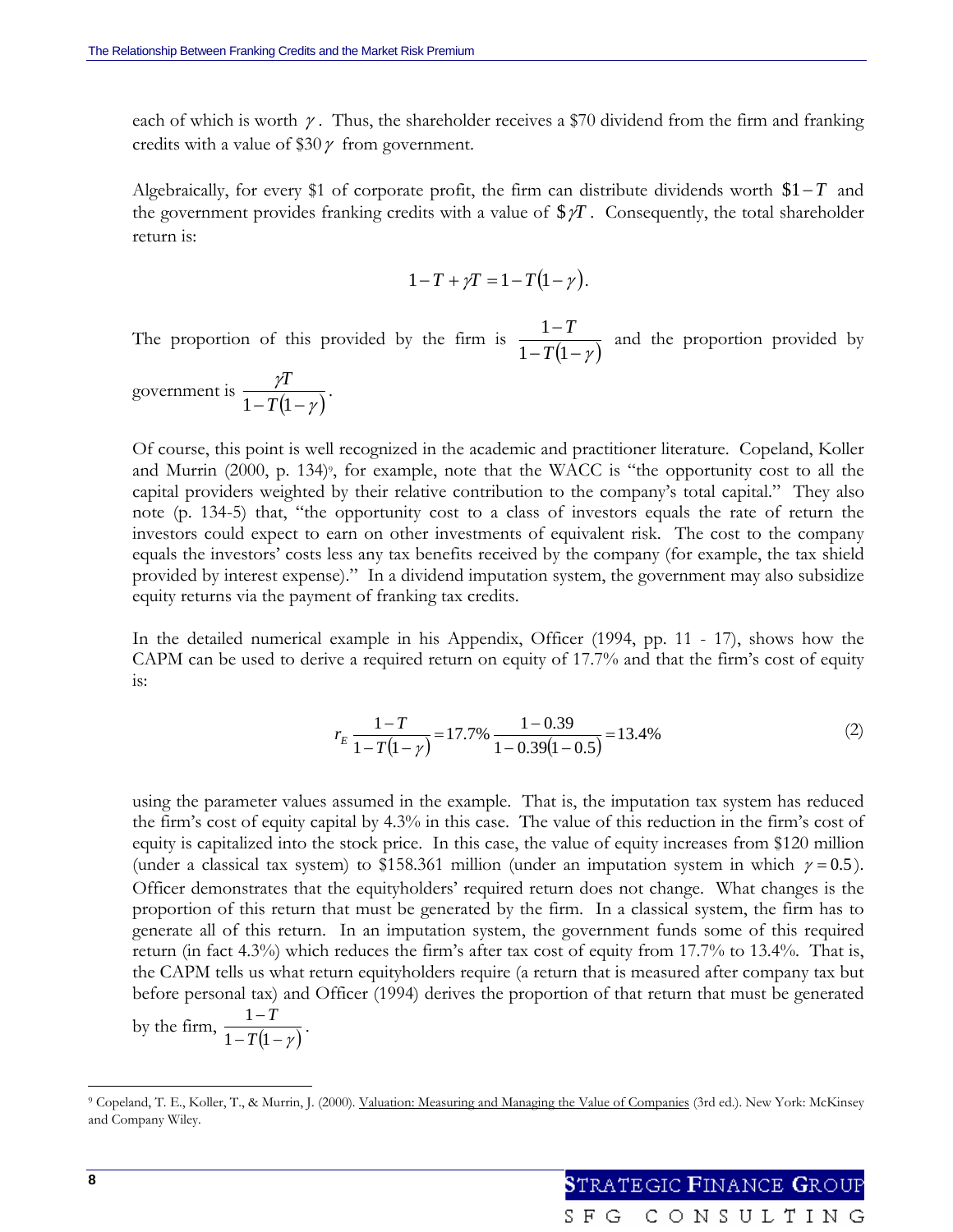#### **2.3. Adjusting the Cash Flows**

Alternatively, Officer (1994) also shows how the value of franking credits can be incorporated in the firm's cash flows rather than the discount rate. In his Equation (12), Officer defines the vanilla WACC as:

$$
r_{iii} = r_E \frac{S}{V} + r_D \frac{D}{V}.\tag{3}
$$

This discount rate should be applied to cash flows defined as in his Equation (11):

$$
(X_0 - X_D)(1 - T(1 - \gamma)) + X_D, \tag{4}
$$

where  $X_D$  represents interest payments to debtholders.

That is, under an imputation system, the cash flow to equity holders is:

$$
(X_0 - X_D)(1 - T(1 - \gamma)). \tag{5}
$$

Without imputation  $(y = 0)$ , the cash flow to equity holders would be:

$$
(X_0 - X_D)(1 - T). \t\t(6)
$$

Thus, the component of the cash flow to equity that is due to the value of franking credits is the difference between the two:

$$
(X_0 - X_D)\gamma T.\t\t(7)
$$

Therefore, the proportion of the total cash flow to equity that is due to franking credits is:

$$
\frac{(X_0 - X_D)\gamma T}{(X_0 - X_D)(1 - T(1 - \gamma))} = \frac{\gamma T}{1 - T(1 - \gamma)}.
$$
\n(8)

SFG

This is the same proportion of the cost of equity that was due to franking credits, as derived above.

#### **2.4. Summary: The Main Implication of the Officer Framework**

Officer (1994) demonstrates that if we prefer to incorporate the value of franking credits in the discount rate, we can conclude that  $\frac{\gamma I}{1 - T(1 - \gamma)}$  $\frac{\gamma T}{1-T(1-\gamma)}$  proportion of the cost of equity is paid by the government via franking credits. If we prefer to put the value of franking credits into the cash flows instead, we conclude that  $\frac{\gamma I}{1 - T(1 - \gamma)}$  $\frac{\gamma T}{1-T(1-\gamma)}$  proportion of the total cash flow to equity is paid by the

CONSULTING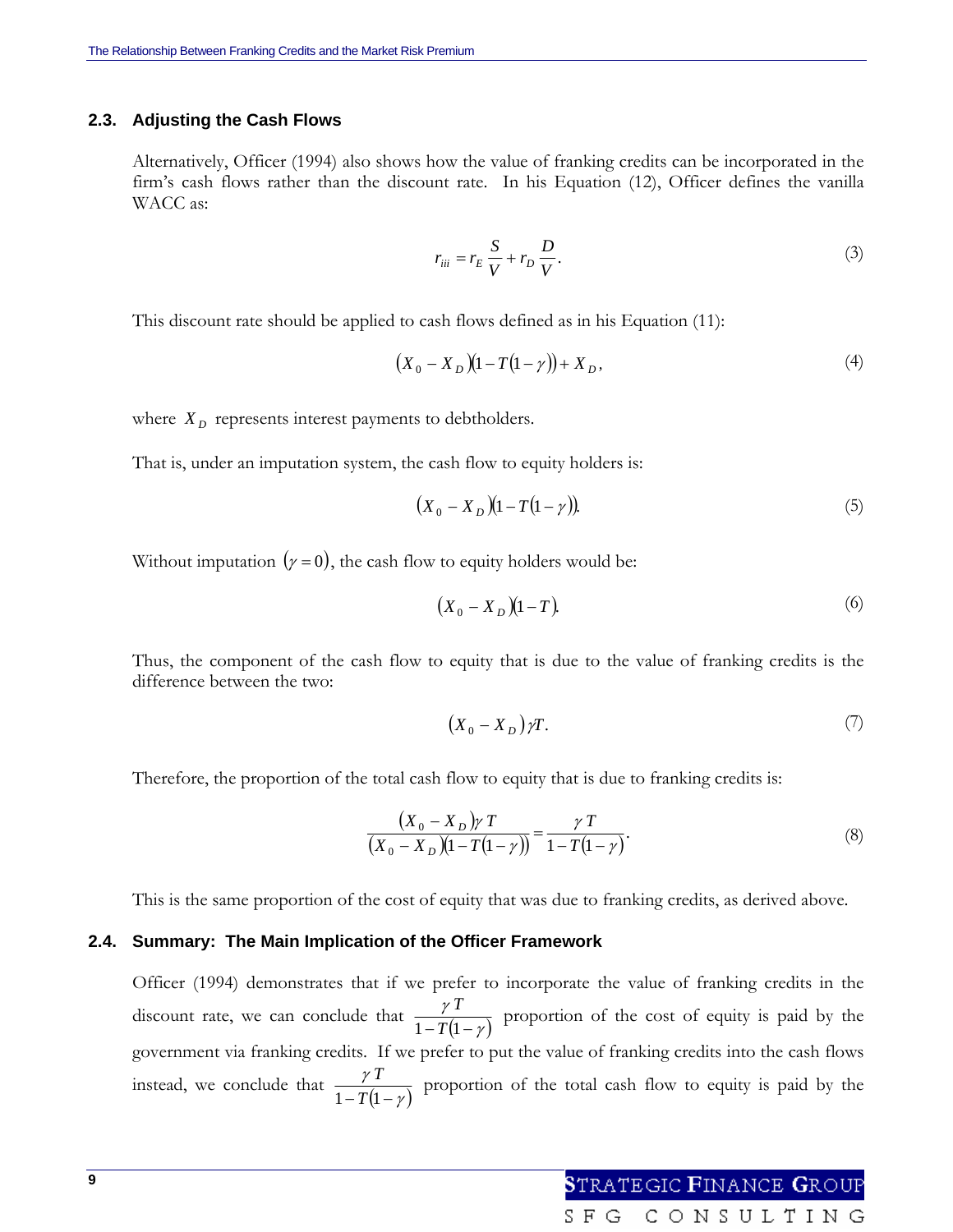government via franking credits. In both cases, the balance,  $\frac{1-T}{1-T(1-\gamma)}$  $1 - T(1)$ 1 *T*  $\frac{T}{T}$ , must be generated by the firm itself.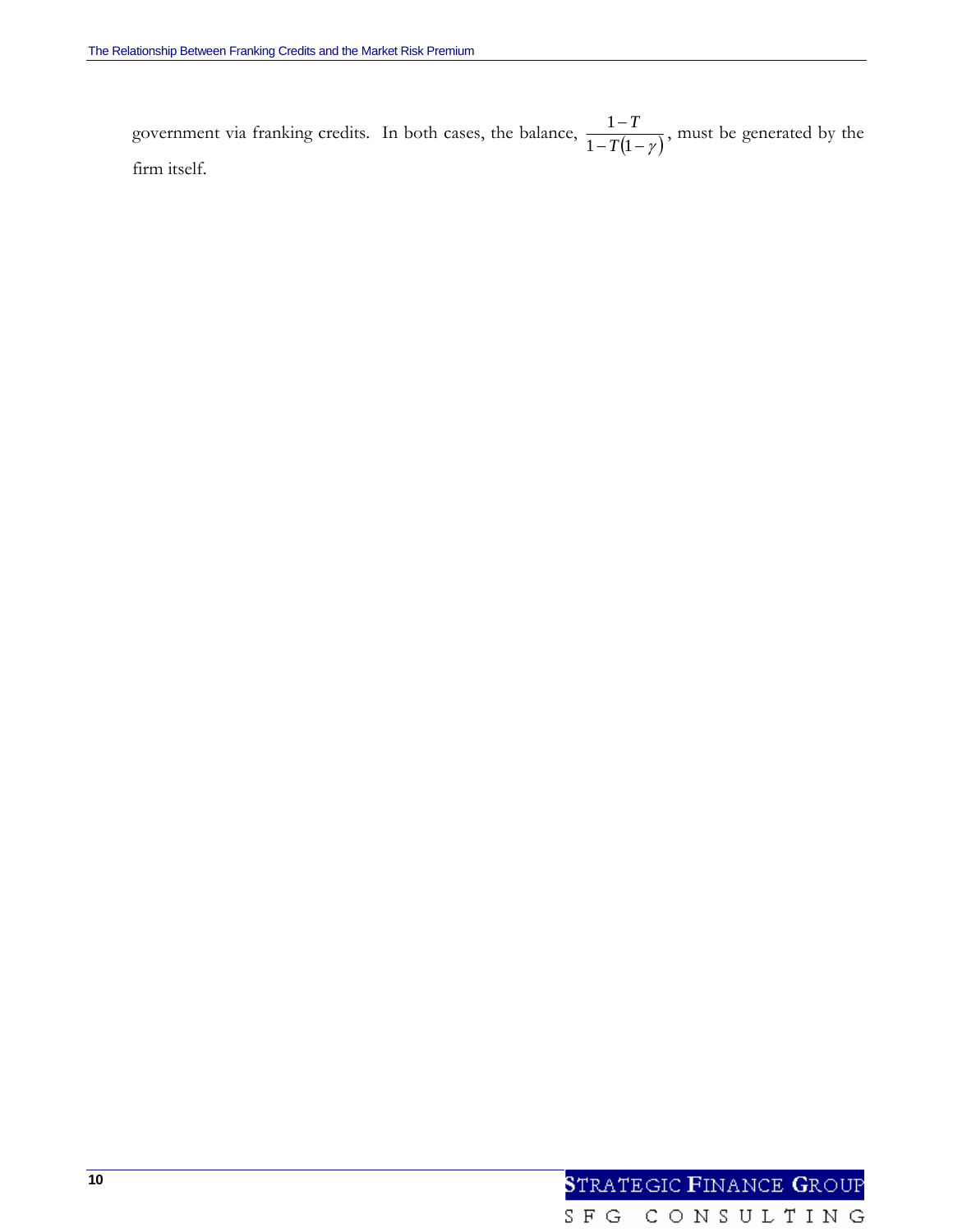#### **3. The Relationship Between Gamma and MRP**

#### **3.1. The Cost of Equity Capital**

The dominant commercial practice in Australia is to use the CAPM to estimate the return required by equityholders. This is the equilibrium return that they require on their equity investment after corporate tax but before personal tax. This return is defined as:

$$
\hat{k}_e = r_f + \left(\hat{k}_m - r_f\right)\beta_e\tag{9}
$$

Where  $\hat{k}_e$  and  $\hat{k}_m$  represent the expected returns on equity and the Australian market portfolio respectively;  $r_f$  the risk-free rate; and  $\beta_e$  is the firm's equity beta.

Officer (1994) shows that the market return should include the value of franking credits such that the expected return on equity is the total return, inclusive of dividends, capital gains and franking credits. If market returns are defined in terms of dividends and capital gains only, Officer (1994, eq. 18) shows that the value of franking credits must be added back to obtain the total after corporate tax market return. The CAPM then yields the total required return on equity, part of which must be provided by the firm and part of which is provided by government via franking credits.

#### **3.2. Return to Equityholders under Dividend Imputation**

Under a dividend imputation system, the expected return to equityholders comprises a return from dividends and capital gains, plus the benefit of franking credits, which can be expressed as:

$$
\hat{k}_e = \hat{k}_e \left[ \frac{1 - T}{1 - T(1 - \gamma)} \right] + \hat{k}_e \left[ \frac{\gamma T}{1 - T(1 - \gamma)} \right] \tag{10}
$$

where  $\hat{k}_e$  is the total required return on equity, which may be estimated using the CAPM, so long as the MRP includes the value of franking credits; *T* is the corporate tax rate; and  $\gamma$  is the market value of franking credits as a proportion of franking credits created. This specifically recognizes that part of the return required by equityholders is provided by the firm via dividends and capital gains and part is provided by government via franking credits.

On the right hand side of the equation, the first term represents the return on equity from dividends and capital gains, while the second term represents the return on equity from the benefits of dividend imputation. Allocating the total return to equityholders into these two components we can say that:

Proportion of return from dividends and capital gains = 
$$
\left[\frac{1 - T}{1 - T(1 - \gamma)}\right]
$$
\nProportion of return from dividend imputation = 
$$
\left[\frac{\gamma T}{1 - T(1 - \gamma)}\right]
$$
 (11)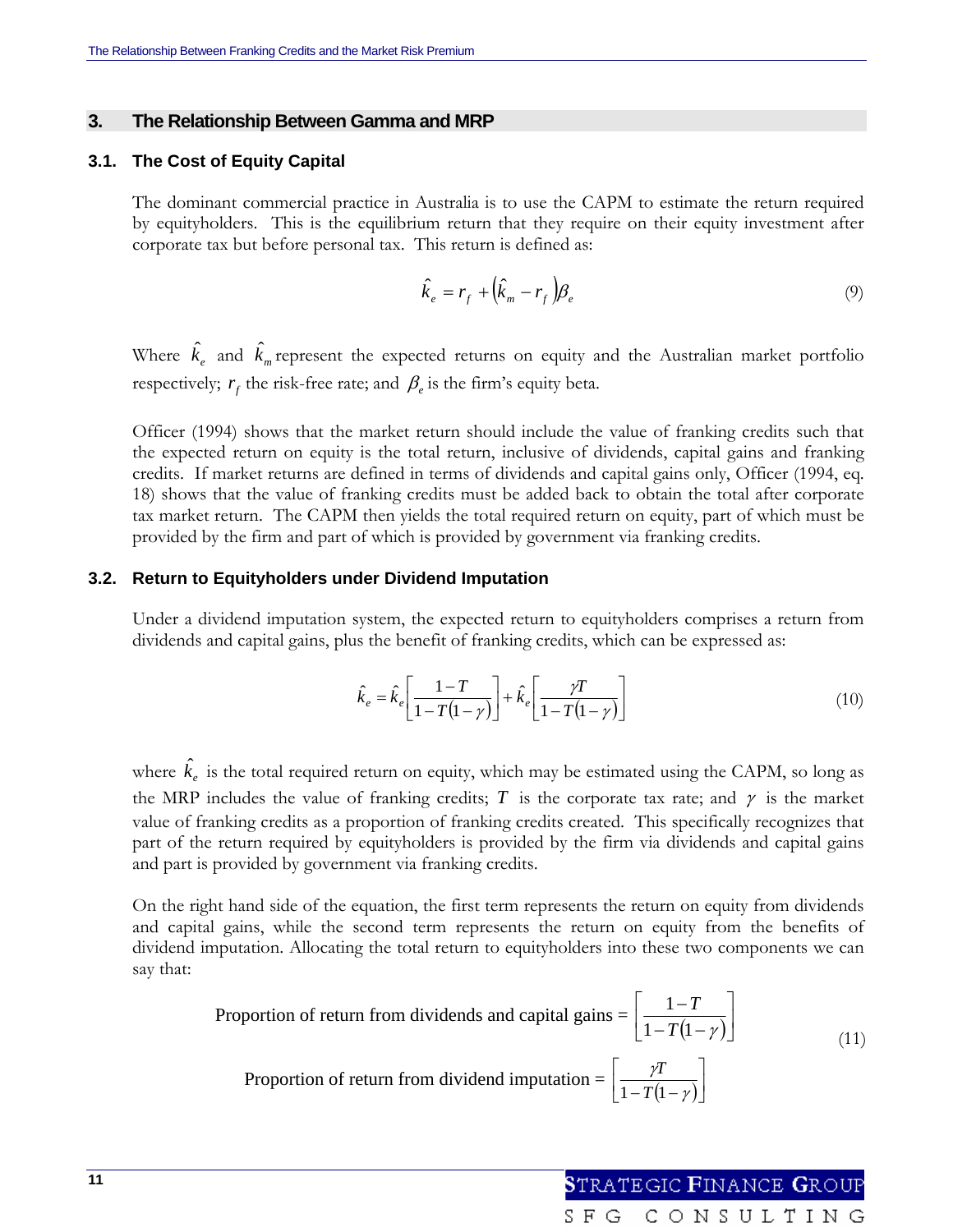These proportions are based on Officer (1994) and are illustrated in terms of discount rates and cash flows in Section 2.

Table 2 and Figure 1 present these proportions for alternative values for the corporate tax rate and the value of franking credits. For example, with a corporate tax rate of 30% and gamma set at 0.5, 82% of the total return required by (or cash flow available to) equityholders is comprised of dividends and capital gains, while 18% of the total return (or cash flow) consists of franking benefits.

**Table 2: Proportion of returns to equityholders from dividends and capital gains versus franking credits under alternative values for the corporate tax rate and the value of franking credits (gamma)** 

|                                                                          | Gamma                                                      |      |      |      |      |  |
|--------------------------------------------------------------------------|------------------------------------------------------------|------|------|------|------|--|
| Tax rate                                                                 | 0.00                                                       | 0.25 | 0.50 | 0.75 | 1.00 |  |
| Proportion of returns attributable to dividends and capital gains $(\%)$ |                                                            |      |      |      |      |  |
| 10%                                                                      | 100                                                        | 97   | 95   | 92   | 90   |  |
| 20%                                                                      | 100                                                        | 94   | 89   | 84   | 80   |  |
| 30%                                                                      | 100                                                        | 90   | 82   | 76   | 70   |  |
| 40%                                                                      | 100                                                        | 86   | 75   | 67   | 60   |  |
| 50%                                                                      | 100                                                        | 80   | 67   | 57   | 50   |  |
|                                                                          | Proportion of returns attributable to franking credits (%) |      |      |      |      |  |
| 10%                                                                      |                                                            | 3    |      | 8    | 10   |  |
| 20%                                                                      |                                                            | 6    | 11   | 16   | 20   |  |
| 30%                                                                      |                                                            | 10   | 18   | 24   | 30   |  |
| 40%                                                                      |                                                            | 14   | 25   | 33   | 40   |  |
| 50%                                                                      |                                                            | 20   | 33   | 43   | 50   |  |

**Figure 1: Proportion of return on equity from dividends and capital gains under alternative tax rates and the value of franking credits (gamma)** 

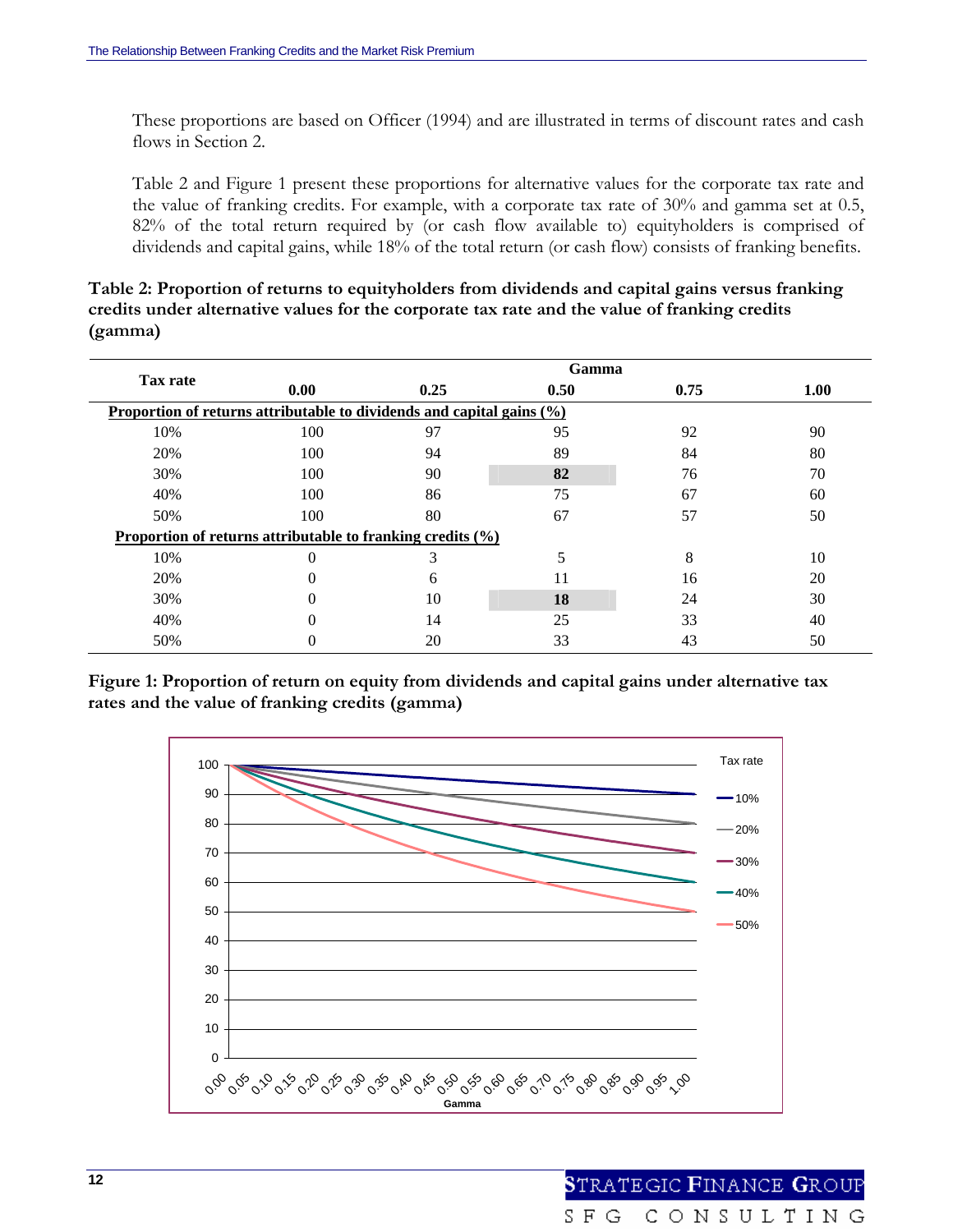#### **3.3 Franking Credits and the MRP**

Recall that implementation of the CAPM in this setting requires a market risk premium  $(\hat{k}_m - r_f)$ that includes the value of franking credits. This framework, combined with the discussion in Sections 3.1 and 3.2, implies that we can derive an expression for the market risk premium. Combining the equations in Sections 3.1 and 3.2 we have:

$$
r_f + \left(\hat{k}_m - r_f\right) \beta_e = \hat{k}_e \left[\frac{1 - T}{1 - T(1 - \gamma)}\right] + \hat{k}_e \left[\frac{\gamma T}{1 - T(1 - \gamma)}\right].\tag{12}
$$

For a firm with average systematic risk ( $\beta_e = 1$ , representative of the market portfolio), the cost of equity capital is:

$$
r_f + \left(\hat{k}_m - r_f\right) = \hat{k}_e \left[\frac{1 - T}{1 - T(1 - \gamma)}\right] + \hat{k}_e \left[\frac{\gamma T}{1 - T(1 - \gamma)}\right].\tag{13}
$$

Consider the second term on the left-hand side of the equation, the market risk premium $(\hat k_m - r_f)$ . This term represents the equityholders' compensation for bearing systematic risk, and includes the value of franking benefits. These franking benefits are quantified in the second term on the righthand side of the equation,  $k_e \left[ \frac{Y}{1 - T(1 - \gamma)} \right]$  $\left|\frac{T\gamma}{1-T(1-\gamma)}\right|$ ⎣  $\vert$  $-T(1-\gamma)$ γ  $1 - T(1)$ ˆ  $\hat{k}_e \left( \frac{T\gamma}{1 - T(1 - \gamma)} \right)$ . Hence, if we subtract the risk-free rate from both sides of the equation, we have:

$$
\left(\hat{k}_m - r_f\right) = \hat{k}_e \left[\frac{1 - T}{1 - T(1 - \gamma)}\right] + \hat{k}_e \left[\frac{\gamma T}{1 - T(1 - \gamma)}\right] - r_f
$$
\n
$$
\text{Market Return from} \qquad \text{Market Return from} \qquad (14)
$$

$$
MRP = \frac{\text{Market Return from}}{\text{dividends and capital gains}} + \frac{\text{Market Return from}}{\text{franking credits}} - r_f
$$

Recall that Officer (1994) has shown that dividends and capital gains make up a proportion,  $\overline{(1-\gamma)}$  $\left| \frac{1-T}{1-T(1-\alpha)} \right|$ ⎣  $\mathsf{L}$  $-T(1-$ −  $1 - T(1 - \gamma)$ 1 *T*  $\left[T_{\text{max}}\right]$ , of the total return to equity, the balance due to the value of franking credits. Next, define  $MRP<sub>fc</sub>$  to be the market risk premium including franking credits and  $MRP<sub>dc</sub>$  to be the market risk premium from dividends and capital gains only. Now, the total return on the market portfolio, including franking credits is  $MRP_{fc} + r_f$  and the return from dividends and capital gains only is  $MRP_{dc} + r_f$ .

Hence,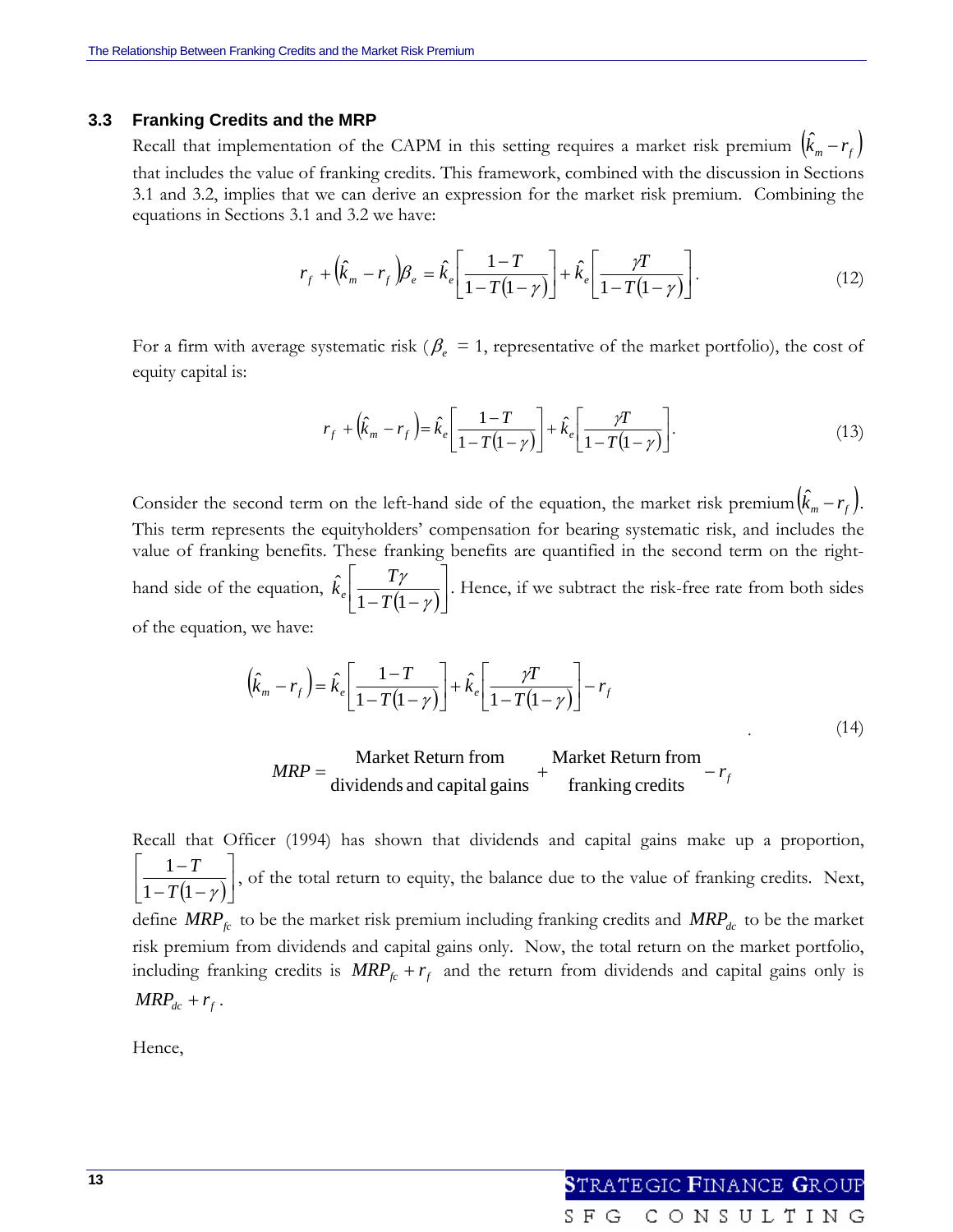$\mathsf{I}$  $\vert$  $\lfloor$ 

 $\lfloor$ 

⎣

Market return from  
dividends and capital 
$$
\begin{bmatrix} \text{Market return from} \\ \text{dividends, capital gains} \end{bmatrix} \begin{bmatrix} 1 - T \\ 1 - T(1 - \gamma) \end{bmatrix}.
$$
 (15)

This implies that:

$$
MRP_{dc} + r_f = \left[MRP_{fc} + r_f \right] \left[ \frac{1 - T}{1 - T(1 - \gamma)} \right],
$$
\n(16)

in which case:

$$
MRP_{fc} = \frac{r_f + MRP_{dc}}{(1-T)\left[1-T(1-\gamma)\right]} - r_f.
$$
\n(17)

Note that this formulation is entirely consistent with the analysis of Officer (1994, p. 9). In his Equation 17, Officer states that the market return including the value of franking credits is equal to the return as traditionally measured (dividends and capital gains only) plus the value of franking credits:

$$
r'_{t} = r_{t} + \gamma \frac{C_{t}}{P_{t-1}},
$$
\n(18)

where  $r'_i$  is the all-inclusive market return (*MRP<sub>fc</sub>* in our notation),  $r_i$  is the traditionally measured return ( $MRP_{dc}$  in our notation),  $\gamma$  is the value of franking credits, and *t*−1 *t*  $\frac{C_t}{P_{t-1}}$  is the franking credit yield. Officer (1994) defines  $C<sub>t</sub>$  to be the amount of tax credits per share distributed at time *t*. However, this is a typographical error and  $C<sub>t</sub>$  actually refers to credits *created* not *distributed*. It is wellknown that  $\gamma$  is applied to franking credits created not distributed, and this is also consistent with the detailed calculations in Officer's appendix. Thus, *t*−1 *t*  $\frac{C_t}{P_{t-1}}$  must be interpreted as the amount of franking credits created per dollar of stock price.

This is also consistent with the adjustment proposed by Lally (2004)<sup>10</sup>:

$$
r_t' = r_t + UD \frac{C_{dist}}{DIV},\tag{19}
$$

where *U* is the value to the relevant investor of franking credits once distributed, *D* is the cash dividend yield, and  $C_{dist}/DIV$  is the ratio of distributed imputation credits to dividends paid. Note

<sup>&</sup>lt;sup>10</sup> Lally, M. (2004). The Cost of Capital for Regulated Entities: Report prepared for the Queensland Competition Authority. School of Economics and Finance(Victoria University of Wellington).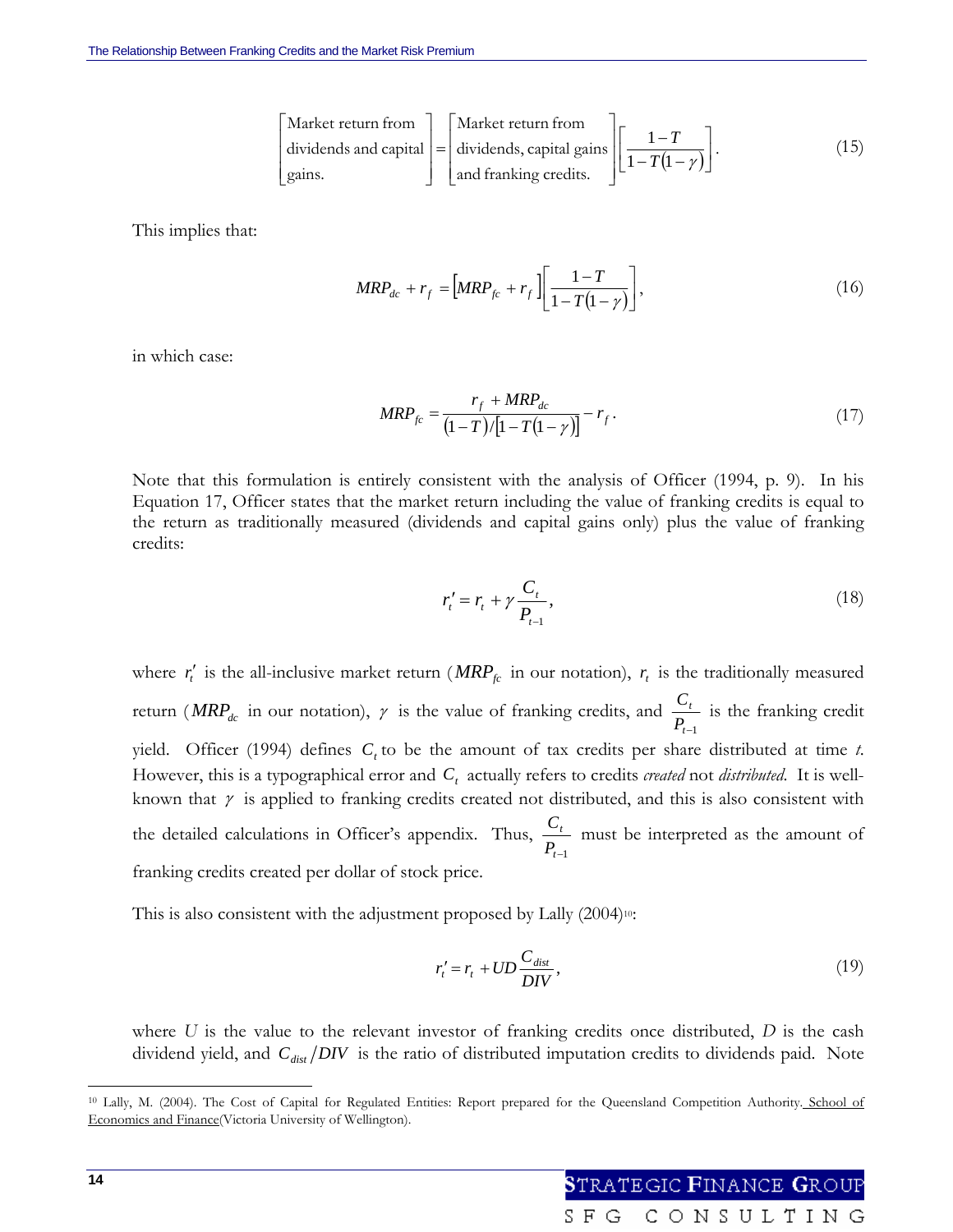that *U* applies to franking credits that have been distributed, whereas  $\gamma$  applies to franking credits created, so  $\gamma = U \times DR$  where DR represents the distribution rate, or the ratio of franking credits distributed to franking credits created  $\left| DR = \frac{C_{dist}}{C}\right|$ ⎠ ⎞  $\overline{\phantom{a}}$ ⎝  $\int DR$ *created dist C*  $DR = \frac{C_{dist}}{C}$ . Thus, Lally's adjustment can be written as:

$$
UD\frac{C_{dist}}{DIV} = \frac{\gamma}{DR} \frac{DIV}{P_{t-1}} \frac{C_{dist}}{DIV} = \gamma \frac{C_{created}}{P_{t-1}}.
$$
\n(20)

which is identical to the Officer adjustment in Equation (18).

To establish the equivalence of our Equation (17) and the Officer/Lally adjustment in Equation (18), first note that the market return (after company tax) measured in the standard way is:

$$
r_t = r_f + MRP_{dc}.
$$
 (21)

The amount of corporate tax paid on this return (and hence the amount of franking credits created per dollar of stock price) is:

$$
r_{t} \frac{T}{1-T} = \left(r_{f} + MRP_{dc}\right) \frac{T}{1-T} = \frac{C_{t}}{P_{t-1}}.
$$
\n(22)

Finally, the return including the value of franking credits can be written as:

$$
r_t' = r_f + MRP_{fc}.\tag{23}
$$

Substituting Equations (21)-(23) into Equation 17 yields:

$$
r_f + MRP_{fc} = r_f + MRP_{dc} + \gamma (r_f + MRP_{dc}) \frac{T}{1 - T}.
$$
 (24)

SFG

which implies that:

CONSULTING

<sup>11</sup> Here, we gross-up the after corporate tax return to a pre corporate tax return by dividing by (1− *T* ). Then we compute corporate tax paid by multiplying this pre-tax return by the corporate tax rate, T. Consider, for example, a stock price of  $P_{t-1} = $1$ , and a return of  $r_t = 12\%$ . If the tax rate is 30%, the pre-tax return is  $\frac{12\%}{1-0.3} = 17.14\%$  and the amount of corporate tax paid is  $0.3 \times 17.14\% = 5.14\%$ . The amount of corporate tax paid is, by definition, equal to the amount of franking credits created. Expressed as a proportion of the stock price, this is  $\frac{C_t}{T}$ . *t*−1 *t P C*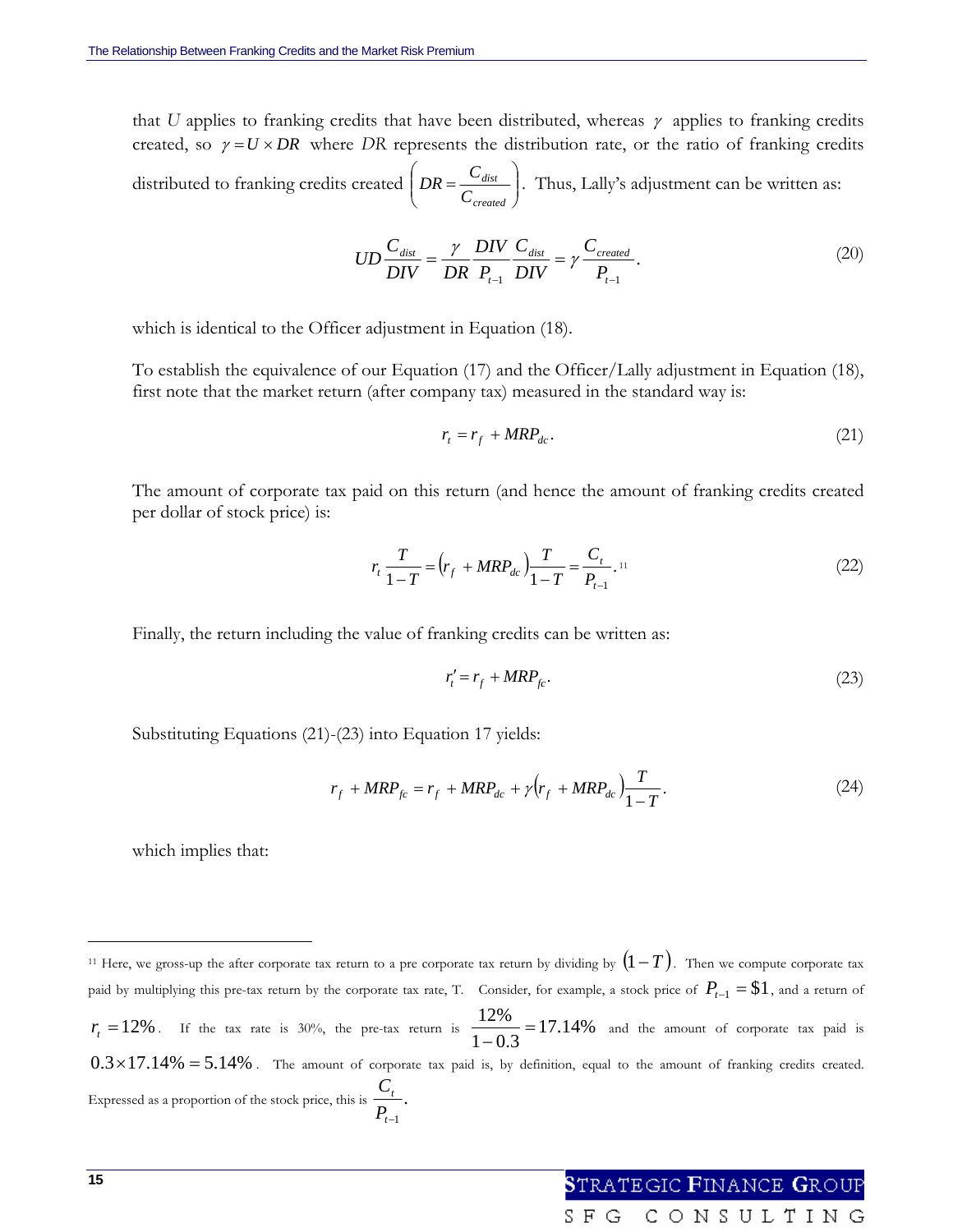$$
r_f + MRP_{fc} = \left(r_f + MRP_{dc}\left(1 + \frac{\gamma T}{1 - T}\right)\right)
$$
  
= 
$$
\left(r_f + MRP_{dc}\left(\frac{1 - T(1 - \gamma)}{1 - T}\right)\right)
$$
 (25)

which is equivalent to Equation (17).

That is, the value of franking credits must be added to the standard measure of the MRP. The required adjustment depends only on the assumptions made about the corporate tax rate and the value of franking credits.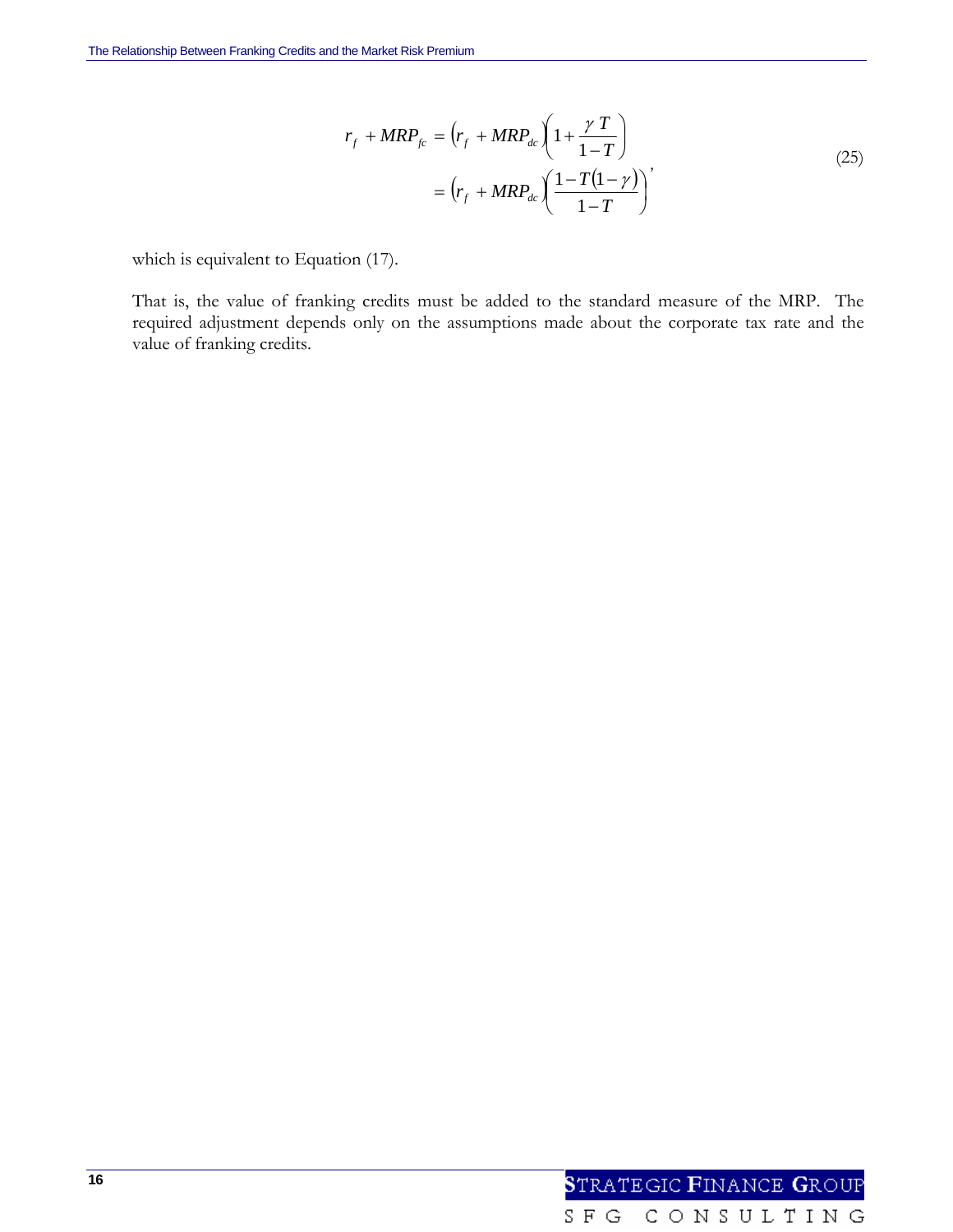### **4. Consistency Between Parameters in Australian Practice**

Having established the adjustment that is required to properly incorporate the value of franking credits and that our approach is exactly equivalent to the adjustment derived by Officer (1994) and Lally (2004), we now examine Australian regulatory practice. Australian regulators have uniformly adopted the Officer (1994) framework for estimating the required return on capital.

The goal of this section is two-fold. First, we demonstrate that the set of parameter values that is commonly used in Australian regulatory practice is inconsistent with Equation (17). That is, the parameters collectively are inconsistent with the framework to which they apply! Second, we examine alternatives for restoring consistency. This requires a change to the value of at least one parameter.

## **4.1. Interpretation of current regulatory practice**

It is common for the following parameter estimates to be used in Australian regulatory determinations: MRP =  $6\%$ ; *T* = 30%;  $\gamma$  = 0.5. Also, assume that the relevant risk-free rate is 6%. It is unclear whether Australian regulators, in general, consider that this estimate of the MRP includes the value of franking credits. As most regulatory determinations ignore this issue, we separately examine each possibility in turn.

## **4.2. MRP = 6% incorporates the value of franking credits**

If the 6% estimate of MRP is assumed to include the value of franking credits, and gamma is assumed to be 0.5, Equation (17) implies that:

$$
MRP_{fc} = \frac{r_f + MRP_{dc}}{(1 - T)/[1 - T(1 - \gamma)]} - r_f
$$
  
\n
$$
6\% = \frac{6\% + MRP_{dc}}{(1 - 0.3)/[1 - 0.3(1 - 0.5)]} - 6\%,
$$
\n(26)

which implies that the MRP from dividends and capital gains (the standard measure) is only 3.9%. In other words, in the absence of dividend imputation, the average stock on the Australian equity market would be expected to earn a return from dividends and capital gains just 3.9% above the riskfree rate. This is unreasonable, considering the historical evidence. A lower value of gamma would imply that less of the 6% MRP is due to franking credits and more is from dividends and capital gains, which would seem to be more reasonable.

In particular, there is strong evidence that an appropriate estimate of the MRP from dividends and capital gains (ignoring franking credits) is at least  $6\%$ . Gray and Officer  $(2005)^{12}$  review the available evidence and a range of new empirical methodologies and conclude that "Our conclusion is that there is nothing in the recent data nor in [recently developed "data adjustment techniques"] that justifies a change in the regulatory precedent of using 6% as an estimate of the market risk premium. Indeed the mean excess market return is substantially above 6% over relatively short or long

<sup>12</sup> Gray, S. and R.R. Officer, (2005), A Review of the Market Risk Premium and Commentary on Two Recent Papers, Report prepared for Victorian Electricity Distribution Price review.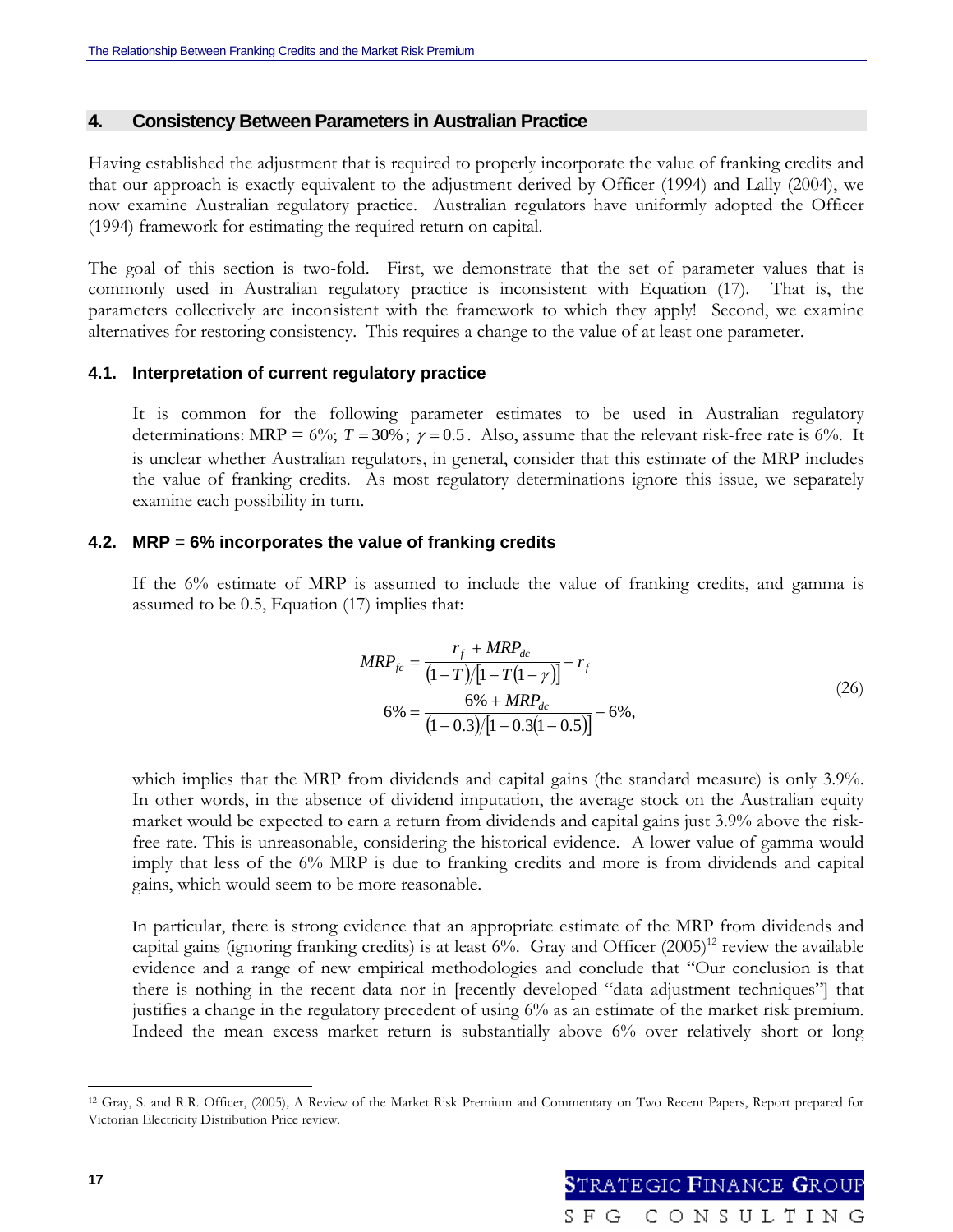historical periods. Estimates below 6% can only be achieved by making selective adjustments to the historical data." (p. 3).

In addition, Dimson, Marsh and Staunton (2003)<sup>13</sup> report that the average arithmetic mean of Australian equity returns (measured as dividends plus capital gains only) relative to Government bonds was 7.6% from 1900-2002 with a standard deviation of 19.0%, which is significantly different from 3.9% at a level of just 2%. And out of the 16 developed international markets studied, they report that only two had a market risk premium of less than 3.9% (based on dividends and capital gains).

Also, the data sources that are used to justify the estimate of 6% are generally based on dividends and capital gains only. For example, the Queensland Competition Authority recently adopted a 6% estimate "primarily on the basis of historical averaging methodology" in which franking credits are ignored entirely14.

Moreover, this interpretation is also demonstrably inconsistent with observed dividend yields. If the risk-free rate is 6% and the MRP estimate of 6% is assumed to include the value of franking credits, the total return required on the market portfolio is 12%  $(r_f + MRP = 6\% + 6\%)$ . Recall that this is an after corporate tax return. We have shown in Section 3.2 that application of the results in Officer (1994) imply that if  $\gamma = 0.5$  and  $T = 30\%$  equity investors receive about 18% of their return from franking credits and the remaining 82% from dividends and capital gains. That is, the return from franking credits is assumed to be about 2.1% with the remainder coming from dividends and capital gains. If we further assume that franking credits, once distributed, are valued at about 60% of face value<sup>15</sup>, the yield of franking credits must be 3.5%  $\left| \frac{2.17}{0.65} \right|$ ⎠  $\left(\frac{2.1\%}{2.5}\right)$ ⎝  $\big($ 0.6  $\left(\frac{2.1\%}{2.5}\right)$ . That is, the average firm in the market portfolio must distribute franking credits with face value of 3.5% of the stock price. At a corporate tax rate of 30%, with every \$1 of dividends paid, franking credits of 43 cents  $\frac{1}{1}$  =  $\frac{0.5}{1}$ ⎠  $\left(\frac{T}{1-T}=\frac{0.3}{1-0.2}\right)$ ⎝  $\left(\frac{T}{1-T}\right) = \frac{0.3}{1-0.3}$  $\left(\frac{T}{1-T}\right) = \frac{0.3}{1-0.3}$  can be distributed. Therefore, to generate a franking credit yield of 3.5%, the average firm must generate a dividend yield of 8.2%  $\left(\frac{3.5}{0.12}\right)$ ⎠  $\left(\frac{3.5\%}{0.48}\right)$ ⎝  $\big($  $\left(\frac{3.5\%}{0.43}\right)$ . That is, a \$10 stock pays a dividend of \$0.82, with franking credits of \$0.35, if fully franked. This franking credit is then worth \$0.21 to the relevant investor. To the extent that not all dividends are fully franked, the aggregate dividend yield on the market portfolio would have to be even higher than 8.2%. Since the observed dividend yield on the market portfolio is an order of magnitude less than this, the assumptions of  $\gamma = 0.5$ ,  $T = 30\%$  and MRP<sub>*fc*</sub> = 6% are dramatically inconsistent with observed market data.

In particular, Figure 2 below plots the observed Australian market dividend yields over recent years. Over the last 12 years, the dividend yield on the Australian market has averaged about 3.5%, varying

<sup>&</sup>lt;sup>13</sup> Dimson, E., Marsh, P., & Staunton, M. (2003). Global Evidence on the Equity Risk Premium. Journal of Applied Corporate Finance, 15(4), 8-19.

<sup>14</sup> QCA. (2004). Draft Determination Regulation of Electricity Distribution, p. 98.

<sup>&</sup>lt;sup>15</sup> Recall that gamma reflects (i) the rate at which the franking credits that are created by the payment of corporate tax are distributed to shareholders, and (ii) the value that the relevant shareholder places on each dollar of franking credits they receive. It is common to assume that about 80% of created franking credits are distributed and that, once distributed, franking credits are worth about 60% of face value to the relevant investor. ESCOSA document their use of a 60% estimate in the Draft 2005 - 2010 Electricity Distribution Price Determination and the QCA (2004) uses 62.5% in the Draft Determination Regulation of Electricity Distribution.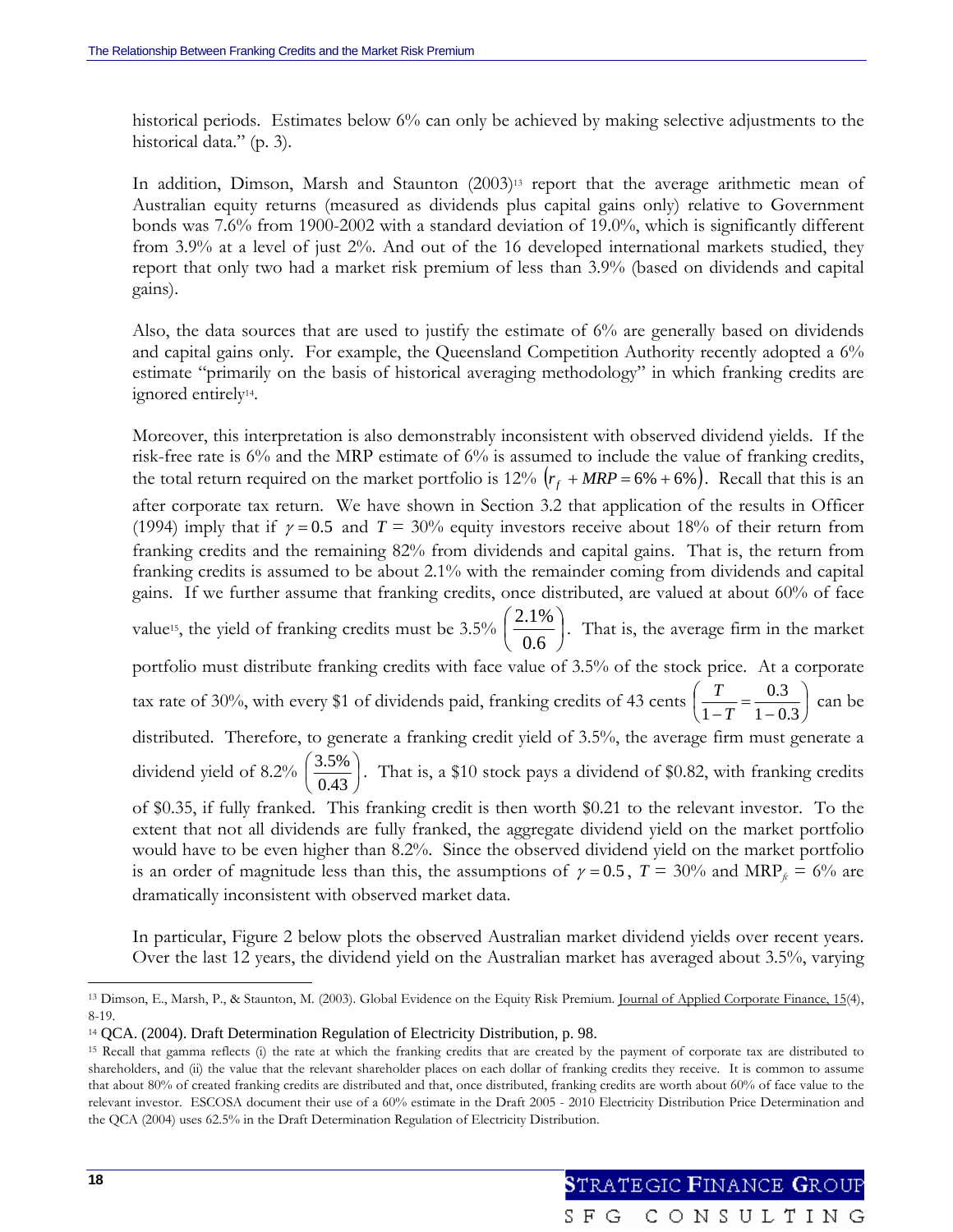between 3-4%. Clearly, a required dividend yield above 8% is well outside the bounds of reasonableness.



**Figure 2: Australian Market Dividend Yield** 

Source: Reserve Bank of Australia, http://www.rba.gov.au/Statistics/Bulletin/F07hist.xls

In addition, note that foreign investors do not benefit from franking credits. Thus, setting the MRP to 6% including the value of franking credits is equivalent to assuming that foreign investors will provide capital in return for a 3.9% risk premium on the average stock. Since this is demonstrably less than what has been obtained in every other domestic market, it fails the test of economic reasonableness.

For all of these reasons, it seems impossible to sustain an argument that the 6% estimate of the MRP includes a 2.1% return from franking credits.

Finally, note that the paper on which the regulatory precedent of setting gamma to 0.5 was based, has recently been updated by the authors. Hathaway and Officer (2004)<sup>16</sup> now advocate setting gamma to 0.35 based on a 70% distribution rate and a 50% utilization rate. If the analysis above is re-worked with these estimates, the result is that a dividend yield of 7.4% is required to distribute sufficient franking credits to warrant the assumed value. Even this reduced value of gamma is demonstrably inconsistent with observed dividend yields.

Similarly, altering the assumed corporate tax rate (e.g., from 30% to 36%) or the risk-free rate (from 6% to 5%) makes little difference to these calculations. The conclusion is that the standard types of parameter values that have been used in Australian regulatory determinations are demonstrably

l

<sup>16</sup> Hathaway, N. & R.R. Officer, The Value of Imputation Tax Credits, www.capitalresearch.com.au/downloads/ImputationUpdate2004.pdf.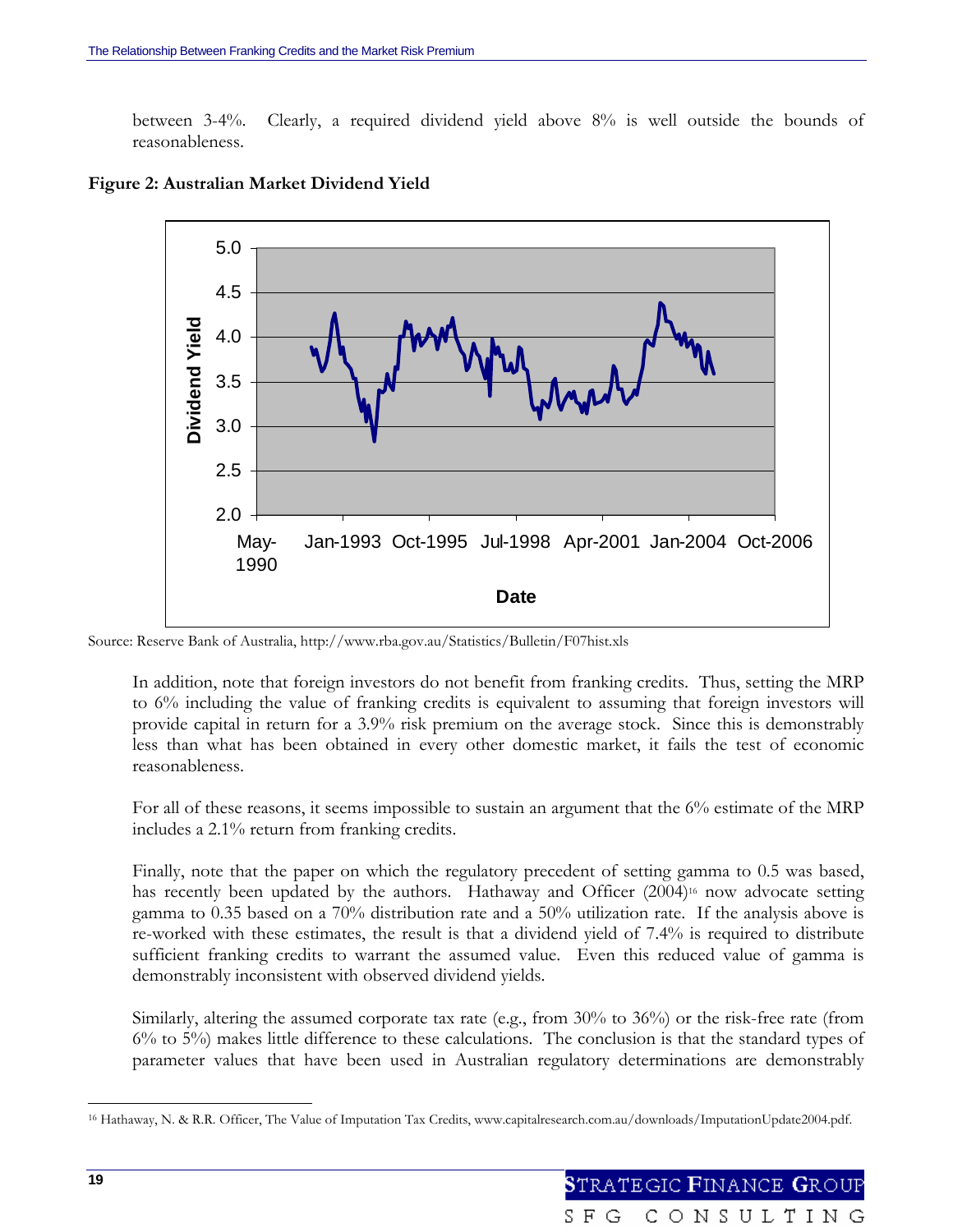inconsistent with observed dividend yields. The actual dividend yield is simply too low to distribute sufficient franking credits to justify their assumed value.

## **4.3. MRP = 6% reflects dividends and capital gains only**

If the 6% estimate of MRP is assumed to exclude the value of franking credits, Equation (17) implies that:

$$
MRP_{fc} = \frac{r_f + MRP_{dc}}{(1 - T)/[1 - T(1 - \gamma)]} - r_f
$$
  
= 
$$
\frac{6\% + 6\%}{(1 - 0.3)/[1 - 0.3(1 - 0.5)]} - 6\%
$$
  
= 8.6%. (27)

that is, the MRP including the value of franking credits is 8.6%.

However, this is also dramatically inconsistent with observed data on dividend yields. Recall that if  $\gamma = 0.5$  and  $T = 30\%$ , about 18% of the total return comes via franking credits. Thus, the return from franking credits in this case is about 2.6%. Using the same logic as the previous case, a dividend yield of 10% is required to distribute sufficient franking credits to warrant this return. As in the previous case, reducing gamma to 0.35 or making small adjustments to the corporate tax rate or risk-free rate does not get close to restoring consistency.

Thus, however we interpret the MRP estimate of 6%, the standard set of parameter values produce results that are demonstrably inconsistent with each other and with observed data on dividend yields. In the remainder of this section, therefore, we explore ways of restoring consistency by altering parameter values.

## **4.4. Changing parameter values to restore consistency: Setting** <sup>γ</sup> **= 0**

Setting the value of franking credits to zero is the most straightforward and most complete way to restore consistency. In this case, a MRP of 6% is based on dividends and capital gains only.

Using the same logic as above, the market return of 12% is made up entirely of dividends and capital gains – there is no value from franking credits. Since no value is required from franking credits, there is no requirement that a particular amount of franking credits must be distributed and therefore no requirement for a minimum dividend yield.

In this case, observations pre- and post-imputation can be included in the same data set without adjustment. There are also no implications for how high or low dividend yields would have to be. Importantly, no other parameter estimates would have to change. As a separate issue, this is consistent with the most recent evidence from market data<sup>17</sup> and from dividend drop offs<sup>18</sup>. That is,

<sup>17</sup> Cannavan, D., F. Finn & S. Gray (2004), The Value of Dividend Imputation Franking Credits in Australia, Journal of Financial Economics, 73, 167-197.

<sup>18</sup> Bellamy, D. & S. Gray (2004), Using Stock Price Changes to Estimate the Value of Dividend Franking Credits, Working Paper, University of Queensland Business School.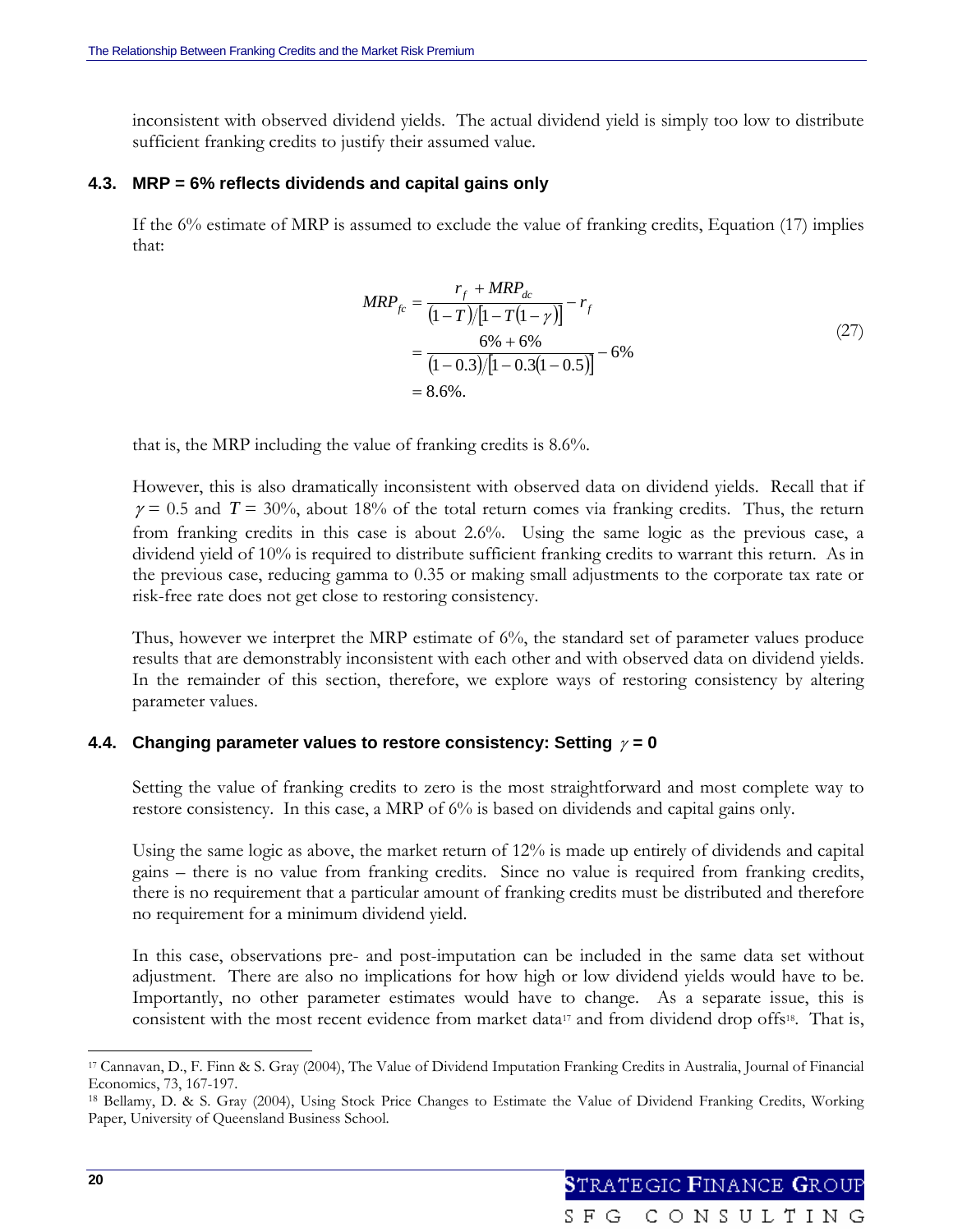the adjustment that restores internal consistency of parameter estimates is also consistent with recent empirical estimates.

It is also perfectly consistent with observed market practice. Truong, Partington and Peat (2005)<sup>19</sup> survey 356 listed Australian firms about various corporate finance practices. All firms were included in the All Ordinaries Index in August 2004, Australian and not in the finance sector. On the question of how franking credits were treated, 85% of respondents indicated that they made no adjustment for the value of franking credits.

Lonergan  $(2001)$ <sup>20</sup> surveys expert valuation reports prepared in relation to takeovers. He reports that of 122 reports reviewed only 48 (or 39%) provided support showing how they had arrived at the WACC used in their reports. Of these, 42 (or 88%) used the CAPM to compute the cost of equity capital and made no adjustment for dividend imputation. Only six reports made any sort of adjustment to reflect dividend imputation. Furthermore, of the few reports that did make an adjustment for the value of franking credits, for all but one the ultimate effect on the value of the company was negligible or zero. Importantly, nearly half of Lonergan's sample is from after the 1997 introduction of the 45-day rule that was introduced to prevent trading in franking credits, yet only one expert report from this period made any mention of the value of franking credits.

Lonergan (2001) also provides a list of conceptual grounds cited in reports for not adjusting for imputation credits, including:

- The value of franking credits is dependent on the tax position of each individual shareholder;
- There is no evidence that acquirers of businesses will pay additional value for surplus franking credits;
- There is little evidence that the value effects of dividend imputation are being included in valuations being undertaken by companies and investors or the broader market;
- Foreign shareholders are the marginal price-setters of the Australian market yet many such shareholders cannot avail themselves of the benefit of franking credits; and
- There is a lack of certainty about future dividend policies, the timing of taxation and dividend payments and consequently about franking credits.

Consequently, setting  $\gamma = 0$  not only avoids the demonstrable internal inconsistency identified above, but it is also perfectly consistency with the dominant accepted market practice.

<sup>19</sup>Truong, G., Partington, G. and Peat, M. (2005). Cost of Capital Estimation and Capital Budgeting Practice in Australia. AFAANZ Conference.<br><sup>20</sup> Lonergan, W. (2001). The Disappearing Returns. <u>JASSA, 1</u>(Autumn), 8-17.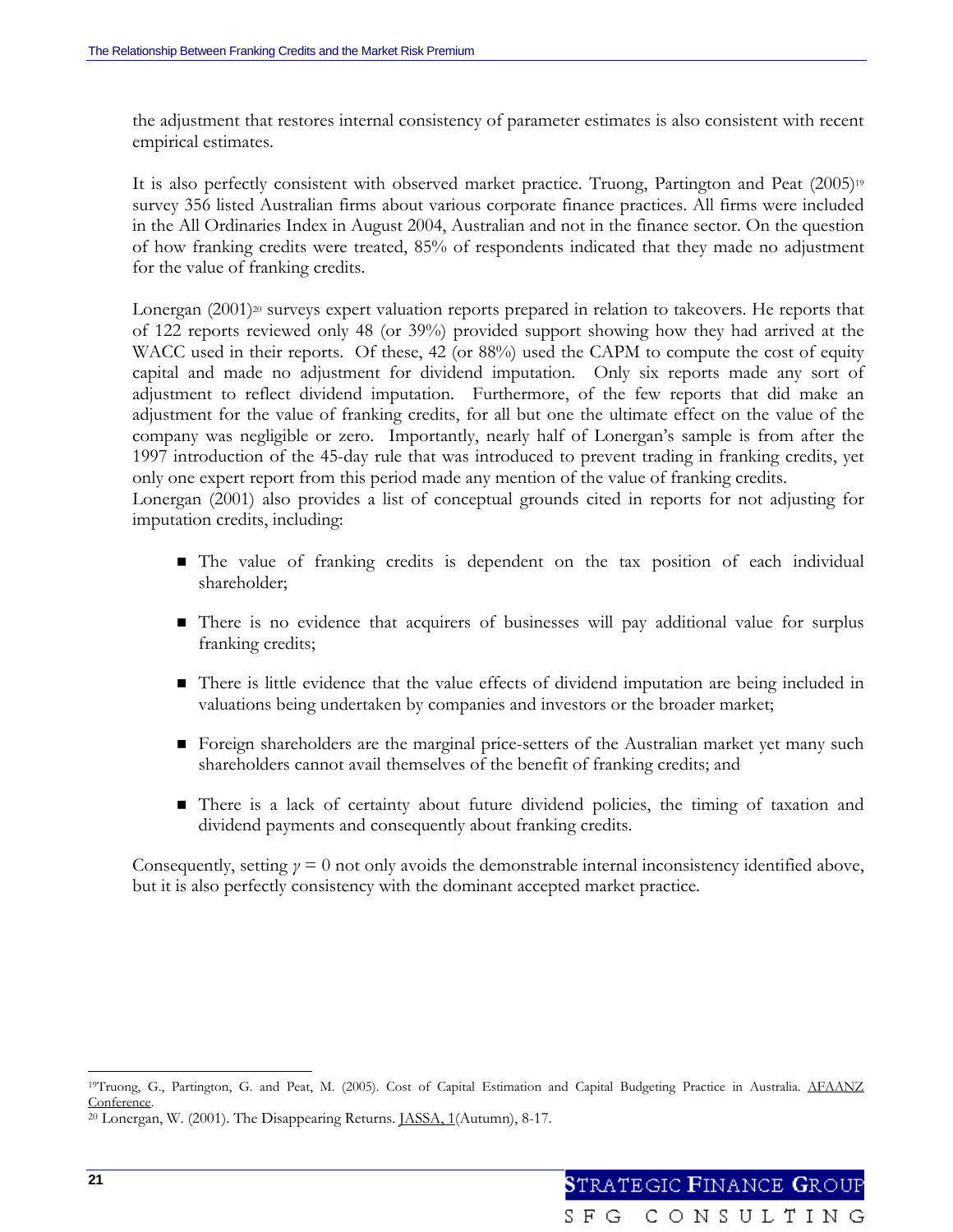## **5. Empirical Adjustments to MRP Estimates**

## **5.1. Hathaway's Adjustment**

Some attempts have been made to adjust estimates of the MRP to reflect the assumed value of franking credits. For example, Hathaway (2005)<sup>21</sup> has recently proposed that estimates of the MRP should be increased by 50 basis points to accommodate the value of franking credits. This adjustment is based on setting gamma to 0.35. This, in turn, is based on a 70% distribution rate and a 50% utilization rate. That is, 70% of the franking credits that are created are distributed by the firm, and these distributed credits are worth 50% of their face value to the relevant shareholder.

Hathaway's 50 basis point adjustment is constructed as follows.<sup>22</sup> First, he notes that the average dividend yield over the Australian market is around 3.5%. Of these dividends, about 70% are franked, which provides a franked dividend yield of about 2.5%. At a 30% tax rate, 0.43 cents of franking credits are attached to every \$1 of dividends. Therefore, a 2.5% dividend yield provides a franking credit yield of 1.06%. Finally, using a 50% utilization rate, these franking credits are worth 0.53% to the relevant shareholder. Hathaway concludes that "When estimating the MRP post-1988 we are missing one component of shareholder returns, namely the market value of the franking credits. This means that the average annual market return and the average MRP will be underestimated by about 53bp."23

However, this adjustment is demonstrably inconsistent with the very assumptions on which it is based. To see this, note that if the value of franking credits is 0.53% and if  $\gamma = 0.35$ , then the total amount of franking credits created (expressed as a percentage of equity value) must be 1.51% 0.35  $\frac{0.53\%}{0.25}$  = 1.51%. Since franking credits are created by the payment of Australian corporate tax, this also represents the amount of tax paid. Thus, the average company return before corporate tax must be  $5.03\%$   $\frac{1.51\%}{0.2}$ ⎠  $\left(\frac{1.51\%}{2.2}\right)$ ⎝  $\big($ 0.3  $\left(\frac{1.51\%}{\phantom{0000}}\right)$ , generating tax of 1.51% and an after company tax return of only 3.52%. These

values are all expressed as a percentage of the equity value. If expressed as a percentage of total firm value, they are even lower! Clearly these implied returns are economically unreasonable. Moreover, this after-tax return of 3.52% implies an earnings multiple of nearly 30  $(1/0.0352)$  for the Australian market, which is more than twice the observed value.

The problem with this adjustment is that there is a disconnect between the observed dividend yield on which the calculation is based and the implied dividend yield that is required to support such a large estimate of gamma. Such a large value of gamma can only be supported by dividend yields that are much higher than what we actually observe. The actual observed dividend yield is too low to distribute sufficient franking credits to warrant the high value of gamma that is used. Of course, this problem is even more pronounced when gamma is assumed to be 0.5 rather than Hathaway's estimate of 0.35.

<sup>21</sup> Hathaway, N. (2005). Australian Market Risk Premium, Capital Research, www.capitalresearch.com.au/downloads/AustMRP.pdf.

<sup>22</sup> Ibid, p. 11.

<sup>23</sup> Ibid, p. 11.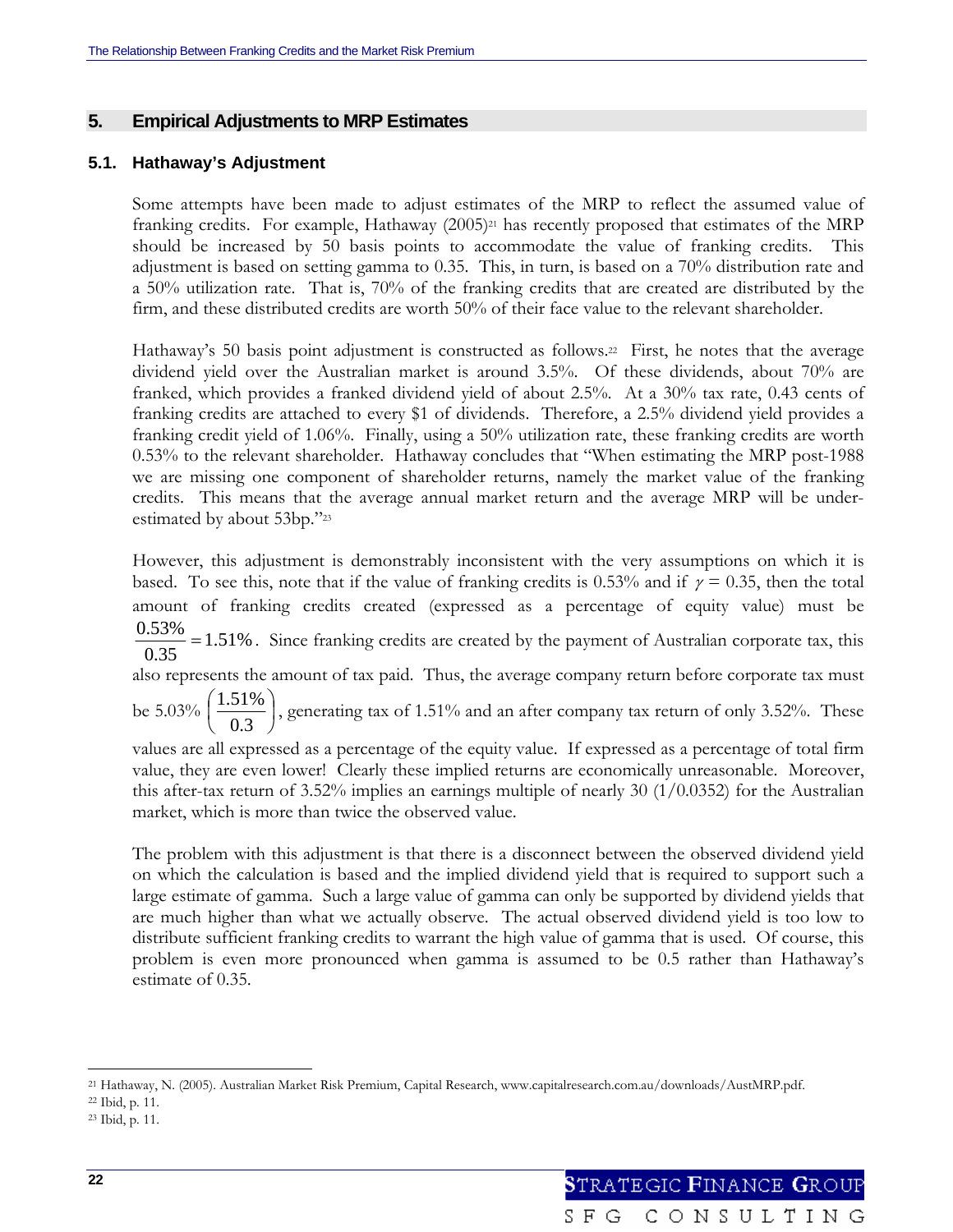## **5.2. Regulatory Adjustments**

The link between the assumed value of gamma and the estimate of the MRP has been recognised in two recent Australian regulatory determinations, though neither provides a detailed calculation of the required adjustment to the MRP estimate in the manner of Hathaway (2005).

In the Review of Gas Access Arrangements Final Decision<sup>24</sup> (2002, p. 324), the Victorian Essential Services Commission (ESC) implicitly notes that there are three components to the equity return: dividends, capital gains and franking credits. The standard way in which equity returns are measured is in terms of dividends and capital gains only. Thus, the value of franking credits must be added to any such measure (to the extent that franking credits have any value to the relevant investor). The ESC reports that (p. 324), "its assumption about the value of franking credits requires an upward adjustment to the measured cash equity premium to add back the non-cash value of franking credits since 1987—which the Commission has estimated to add 0.2 percentage points onto the long term average."

The Essential Services Commission of South Australia<sup>25</sup> (ESCOSA) (2004, p. 179) has performed a similar adjustment reporting that, "if the non-cash value of franking credits for the period since 1987 are included" the mean MRP over 1882 - 2001 increases by 0.1%.

While neither decision explains the detailed calculations that underpin these adjustments, it is possible to reverse-engineer the size of the adjustment to the post-1988 observations that would be required to increase the 120-year mean MRP estimate by the required amount. Our calculations indicate that the annual adjustment for the value of franking credits must be 70-90 basis points. These adjustments are higher than that used by Hathaway (2005) primarily because they are based on value of 0.5 (rather than 0.35) for gamma. As with the results of Hathaway above, these adjustments require unreasonably low after-tax returns and earnings multiples that simply do not conform with observed market data.

<sup>24</sup> ESC. (2002). Review of Gas Access Arrangements Final Decision.

<sup>25</sup> ESCOSA Draft 2005 - 2010 Electricity Distribution Price Determination: Part A - Statement of Reasons, p. 180.